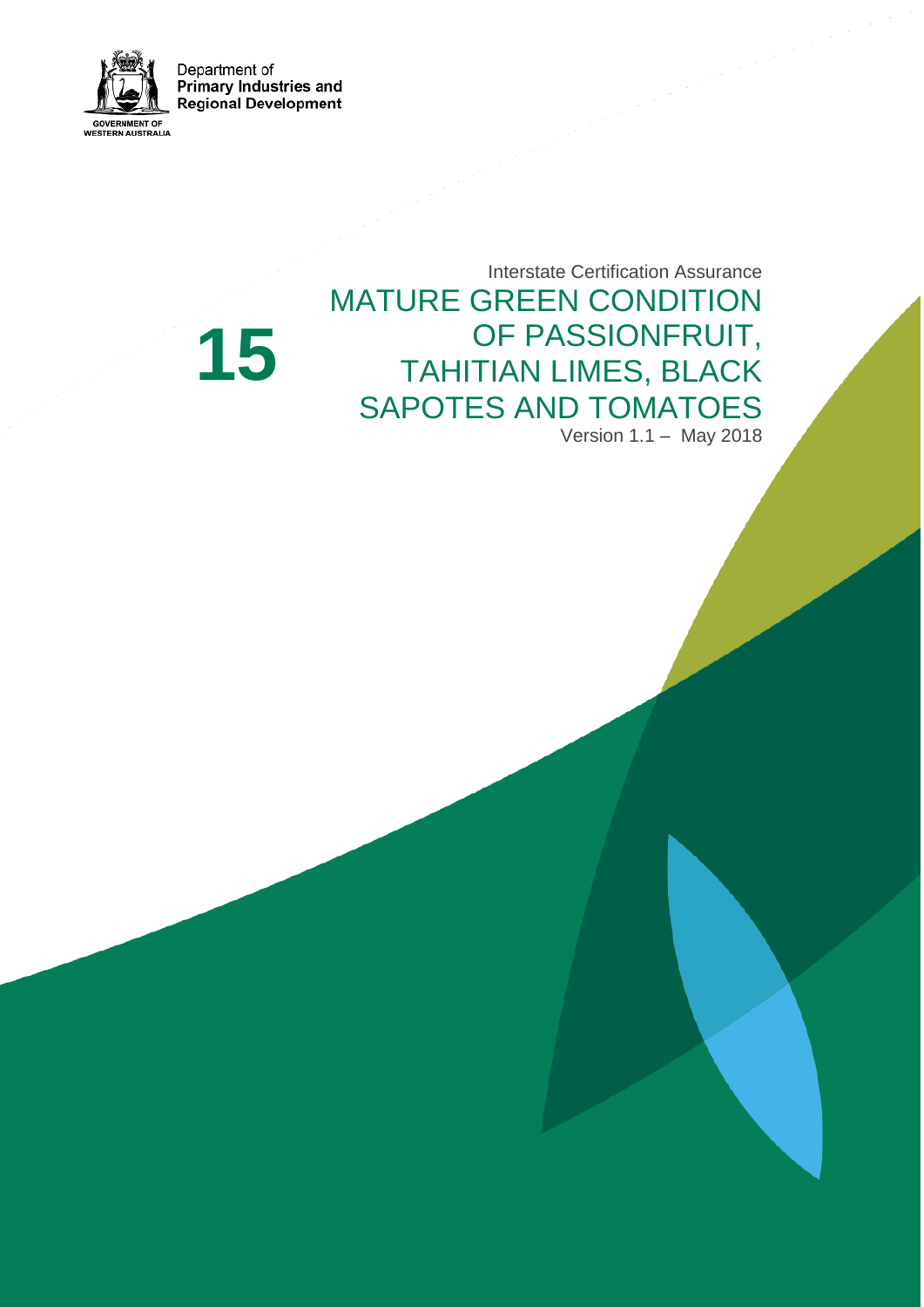# Revision Register

| <b>Issue Number   Date of Issue  </b> |            | <b>Amendments</b>                  |
|---------------------------------------|------------|------------------------------------|
| 1.0                                   | 17/09/2012 | Initial issue.                     |
|                                       | 23/05/2018 | All pages reviewed and reformatted |
|                                       |            |                                    |

# Important disclaimer

The Chief Executive Officer of the Department of Primary Industries and Regional Development and the State of Western Australia accept no liability whatsoever by reason of negligence or otherwise arising from the use or release of this information or any part of it.

Copyright © Western Australian Agriculture Authority, 2017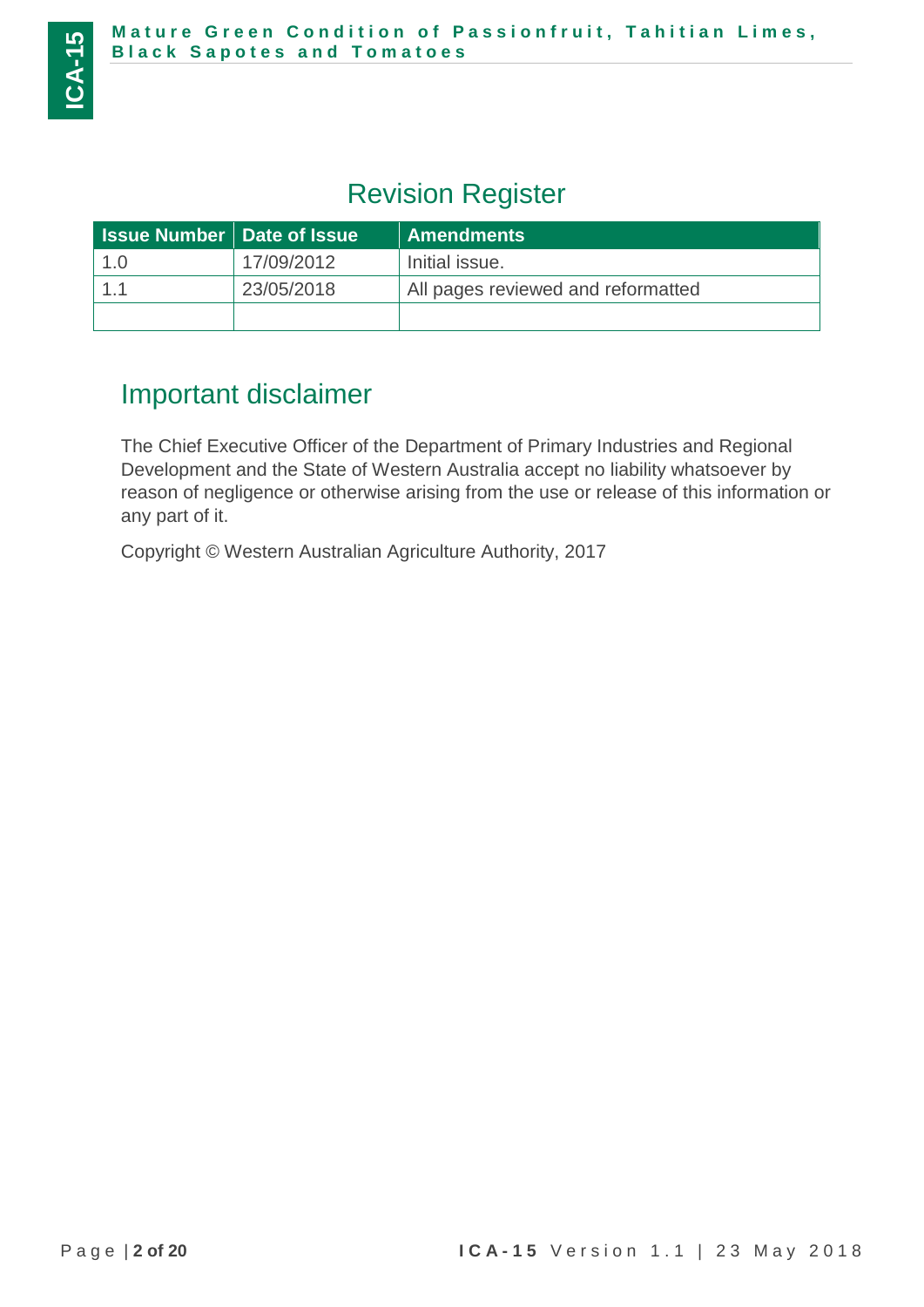# **Contents**

| 1.             |     |       |                                                                       |  |
|----------------|-----|-------|-----------------------------------------------------------------------|--|
| 2.             |     |       |                                                                       |  |
| 3.             |     |       |                                                                       |  |
| 4.             |     |       |                                                                       |  |
| 5.             |     |       |                                                                       |  |
| 6.             |     |       |                                                                       |  |
| 7 <sub>1</sub> |     |       |                                                                       |  |
|                | 7.1 |       |                                                                       |  |
|                |     | 7.1.1 |                                                                       |  |
|                |     | 7.1.2 |                                                                       |  |
|                |     | 7.1.3 |                                                                       |  |
|                | 7.2 |       |                                                                       |  |
|                |     | 7.2.1 |                                                                       |  |
|                | 7.3 |       |                                                                       |  |
|                |     | 7.3.1 | Identification of Conforming and Nonconforming Fruit after Packing 10 |  |
|                | 7.4 |       |                                                                       |  |
|                |     | 7.4.1 |                                                                       |  |
|                |     | 7.4.2 |                                                                       |  |
|                |     | 7.4.3 |                                                                       |  |
|                |     | 7.4.4 | Action Following Identification of Nonconforming Packed Product 11    |  |
|                |     | 7.4.5 |                                                                       |  |
|                |     | 7.4.6 |                                                                       |  |
|                | 7.5 |       |                                                                       |  |
|                |     | 7.5.1 |                                                                       |  |
|                |     | 7.5.2 |                                                                       |  |
|                | 7.6 |       |                                                                       |  |
|                | 7.7 |       |                                                                       |  |
| 8.             |     |       |                                                                       |  |
|                |     | 8.1.1 |                                                                       |  |
|                |     | 8.1.2 |                                                                       |  |
|                |     | 8.1.3 |                                                                       |  |
| 9.             |     |       |                                                                       |  |
|                |     |       |                                                                       |  |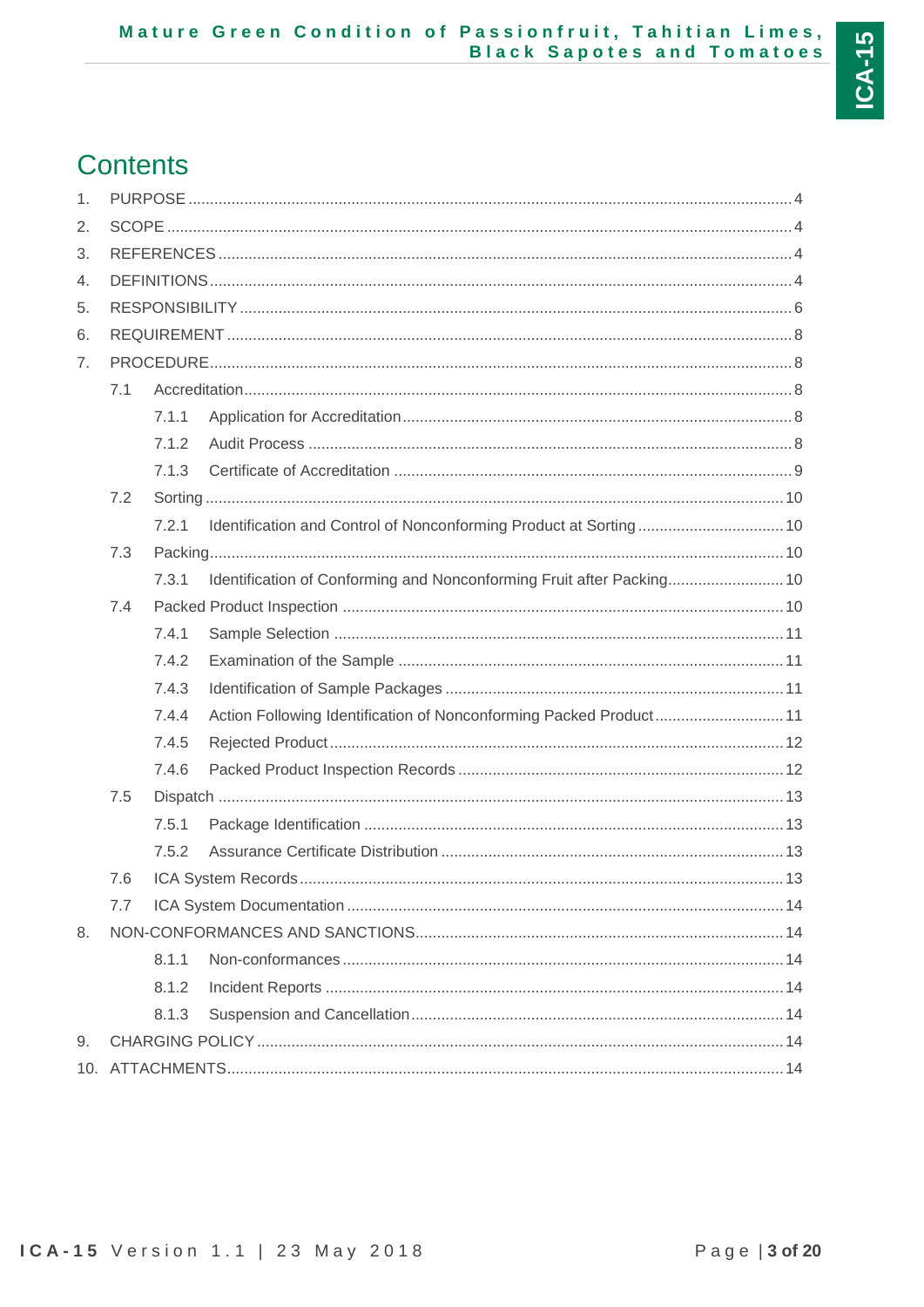# <span id="page-3-0"></span>1. PURPOSE

The purpose of this procedure is to describe -

- (a) the principles of operation and standards required; and
- (b) the responsibilities and practices of personnel;

that apply to the certification of mature green condition of passionfruit, tahitian limes, black sapotes and tomatoes for fruit fly under an interstate certification Assurance (ICA) arrangement

# <span id="page-3-1"></span>2. SCOPE

This procedure covers all certification of mature green condition of passionfruit, tahitian limes, black sapotes and tomatoes from a Business operating under an ICA.

Pest: Mediterranean fruit fly (Ceratitis capitate) and Queensland fruit fly (Bactrocera tryioni)

Product: Mediterranean fly on tomatoes and Queensland fruit fly on passionfruit, tahitian limes, black sapotes

Location: All Jurisdictions

This procedure is applicable where any of the requirements specified in 6. Requirement are a specified entry condition of an interstate authority.

Certification of mature green condition of passionfruit, tahitian limes, black sapotes for Queensland fruit fly; and Tomatoes for Mediterranean fruit fly under this Operational Procedure may not be an accepted quarantine entry condition for all interstate markets.

It is the responsibility of the business consigning the produce to ensure compliance with all applicable quarantine requirements.

# <span id="page-3-2"></span>3. REFERENCES

WI-QA015 Guidelines for Completion of Plant Health Assurance **Certificates** 

# <span id="page-3-3"></span>4. DEFINITIONS

| <b>Accrediting Authority</b> | means the Department of Primary Industries and Regional<br>Development, Western Australia.                                                                      |
|------------------------------|-----------------------------------------------------------------------------------------------------------------------------------------------------------------|
| <b>Authorised Signatory</b>  | means a person whose name and specimen signature is included<br>as an Authorised Signatory on the business's application for<br>accreditation.                  |
| black sapote                 | means fruit of the species Diospyros ebenaster.                                                                                                                 |
| broken skin                  | means any pre-harvest crack, puncture, pulled stem or other<br>break of the skin that penetrates through to the flesh and has not<br>healed with callus tissue. |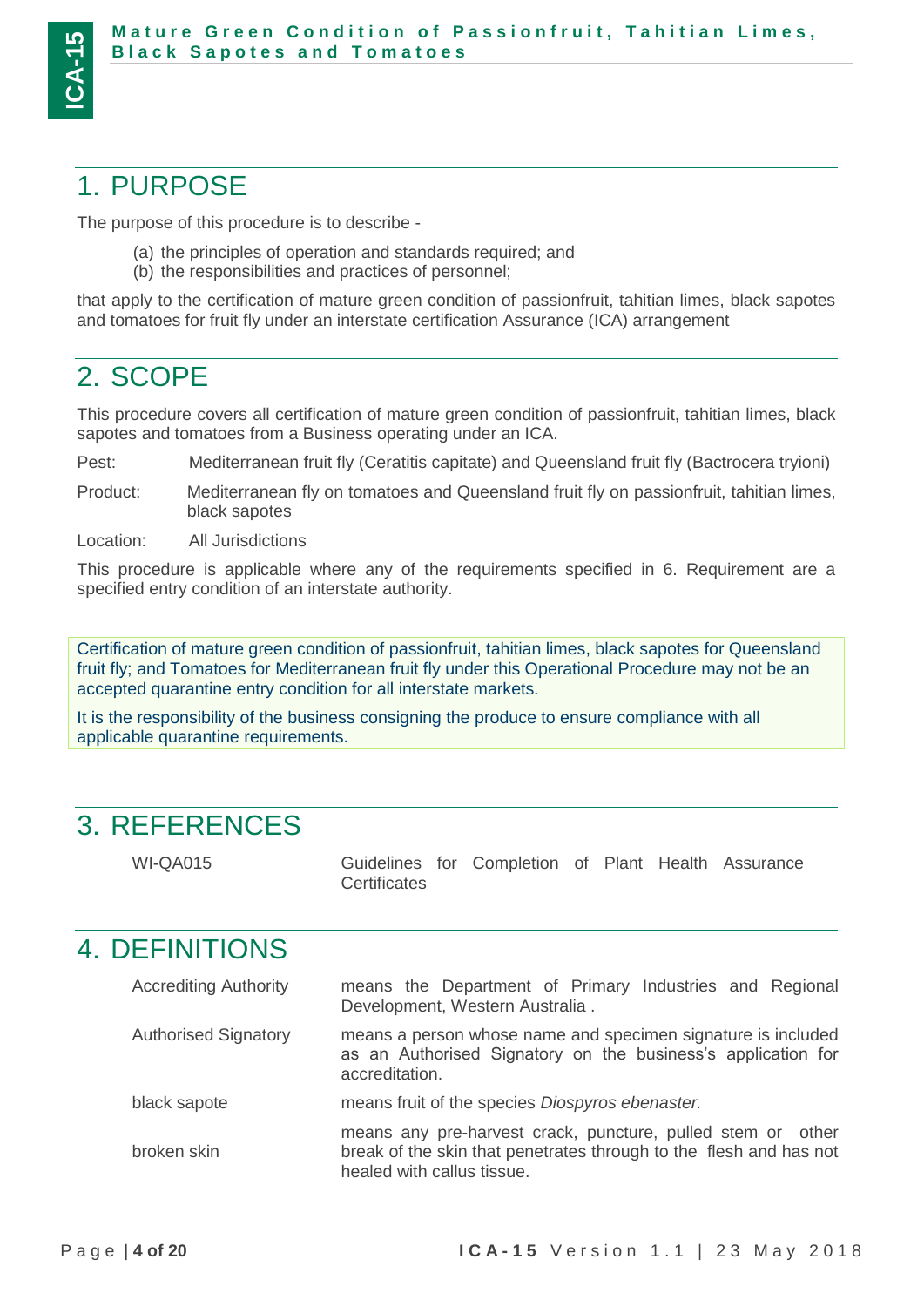| consignment             | means a quantity of packed product presented on one Plant<br>Health Assurance Certificate by a single consignee.                                                                                           |
|-------------------------|------------------------------------------------------------------------------------------------------------------------------------------------------------------------------------------------------------|
|                         | A consignment may contain a number of lots.                                                                                                                                                                |
| end-point inspection    | means the process by which a representative sample is drawn<br>and inspected from the finalised consignment prior to certification.                                                                        |
| facility                | means the property where the produce is grown and pre-harvest<br>treatment is carried out, and the facility where the grading and<br>packing operations covered by the ICA arrangement are carried<br>out. |
| field-grown             | a crop which is grown in a field as opposed to in a greenhouse or<br>glasshouse.                                                                                                                           |
| flesh                   | means the tissues that are normally eaten.                                                                                                                                                                 |
| in-line inspection      | means the process by which a representative sample of packed<br>product is drawn from a lot and inspected during the processing<br>and packing of the produce.                                             |
| inspection              | means the act of inspecting produce to determine if the entry<br>conditions or requirements of the importing State or Territory<br>have been met.                                                          |
| load                    | means a quantity of packed product, up to a maximum of 2,500<br>packages, assembled at one time for certification and dispatch<br>from a facility. A load may consist of several consignments.             |
| lot                     | means a quantity of homogeneous produce assembled at one<br>place at one time. A lot could consist of produce from one or<br>more growers/blocks/properties.                                               |
| mature green condition  | $means -$                                                                                                                                                                                                  |
|                         | for Tahitian limes, with skin free from any yellow colouring;<br>$\bullet$                                                                                                                                 |
|                         | for black sapotes, with skin free from any black colouring;<br>$\bullet$                                                                                                                                   |
|                         | for passionfruit, with skin free from any wrinkling;                                                                                                                                                       |
|                         | for tomatoes, no more than a two centimetre diameter of<br>pink to red colour at the stylar end ("breaker" stage)                                                                                          |
| Mediterranean fruit fly | means all stages of the species Ceratitis capitata                                                                                                                                                         |
| package                 | means the complete outer covering or container used to transport<br>and market the produce.                                                                                                                |
| packed product          | means produce that has been packed into its final package that<br>may be from one or many lots.                                                                                                            |
| passionfruit            | means a cultivar of the species Passiflora edulis, or a hybrid<br>between it and Passiflora edulis f. flavicarpa that has a dark<br>purple skin and a leathery rind.                                       |
| Queensland fruit fly    | means all stages of the species Bactrocera tryoni or related<br>species B. aquilonis and B. neohumeralis.                                                                                                  |
| skin                    | means the outer layer(s) of the fruit that encloses the flesh.                                                                                                                                             |
| <b>Tahitian lime</b>    | means fruit of the species Citrus latifolia.                                                                                                                                                               |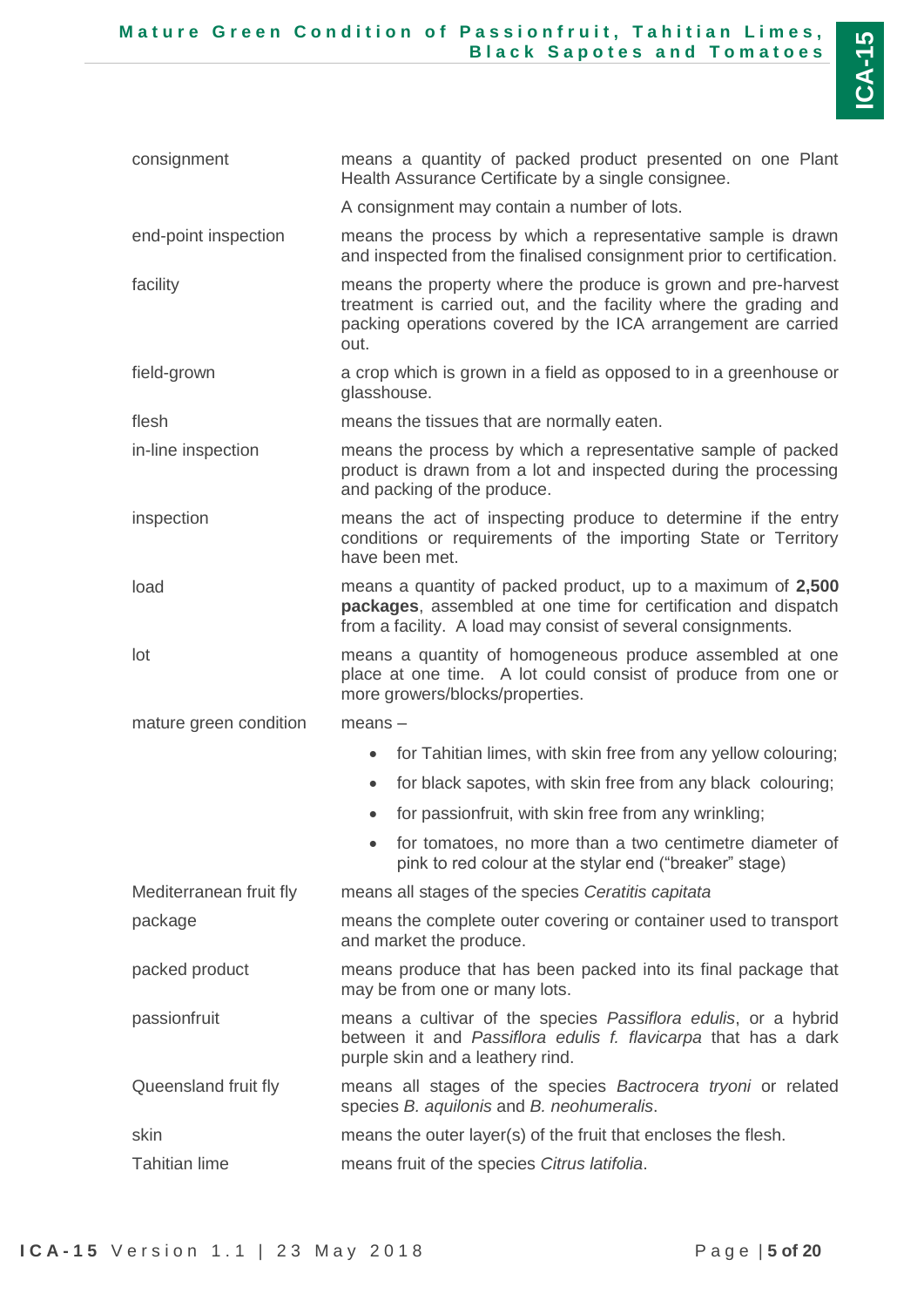| tomato                       | means fruit of the species Lycopersicon esculentum                                                                                                                                                         |
|------------------------------|------------------------------------------------------------------------------------------------------------------------------------------------------------------------------------------------------------|
| unbroken skin                | means the skin has no pre-harvest crack, puncture, pulled stem<br>or other break that penetrates through to the flesh and has not<br>healed with callus tissue.                                            |
| unit                         | means a single fruit or vegetable, bunch, head/floret, stem or<br>bunch of leaves.                                                                                                                         |
| <b>Accrediting Authority</b> | means the government department responsible for accrediting a<br>business under this Protocol in the exporting State or Territory.                                                                         |
| <b>Authorised Signatory</b>  | means a person whose name and specimen signature is included<br>as an Authorised Signatory on the business's application for<br>accreditation.                                                             |
| black sapote                 | means fruit of the species Diospyros ebenaster.                                                                                                                                                            |
| broken skin                  | means any pre-harvest crack, puncture, pulled stem or other<br>break of the skin that penetrates through to the flesh and has not<br>healed with callus tissue.                                            |
| consignment                  | means a quantity of packed product presented on one Plant<br>Health Assurance Certificate by a single consignee.                                                                                           |
|                              | A consignment may contain a number of lots.                                                                                                                                                                |
| end-point inspection         | means the process by which a representative sample is drawn<br>and inspected from the finalised consignment prior to certification.                                                                        |
| facility                     | means the property where the produce is grown and pre-harvest<br>treatment is carried out, and the facility where the grading and<br>packing operations covered by the ICA arrangement are carried<br>out. |

# <span id="page-5-0"></span>5. RESPONSIBILITY

These position titles have been used to reflect the responsibilities of staff under the ICA arrangement. These positions may not be present in all Businesses, or different titles may be used for staff who carry out these responsibilities. In some Businesses one person may carry out the responsibilities of more than one position.

The **Certification Controller** is responsible for:

- representing the business during audits and other matters relevant to ICA accreditation;
- ensuring the business has current accreditation for an ICA arrangement under this Operational Procedure;
- training staff in their duties and responsibilities under this Operational Procedure;
- ensuring the business and its staff comply with their responsibilities and duties under this Operational Procedure;
- ensuring all preparation of fruit for certification of mature green condition is carried out in accordance with this Operational Procedure;
- ensuring sorters and packers are able to identify mature green condition of passionfruit, Tahitian limes, black sapotes and/or tomatoes (refer [7.2\)](#page-9-0);
- overseeing and supervising the sorting and packing process (refer [7.2](#page-9-0) and [7.3\)](#page-9-2);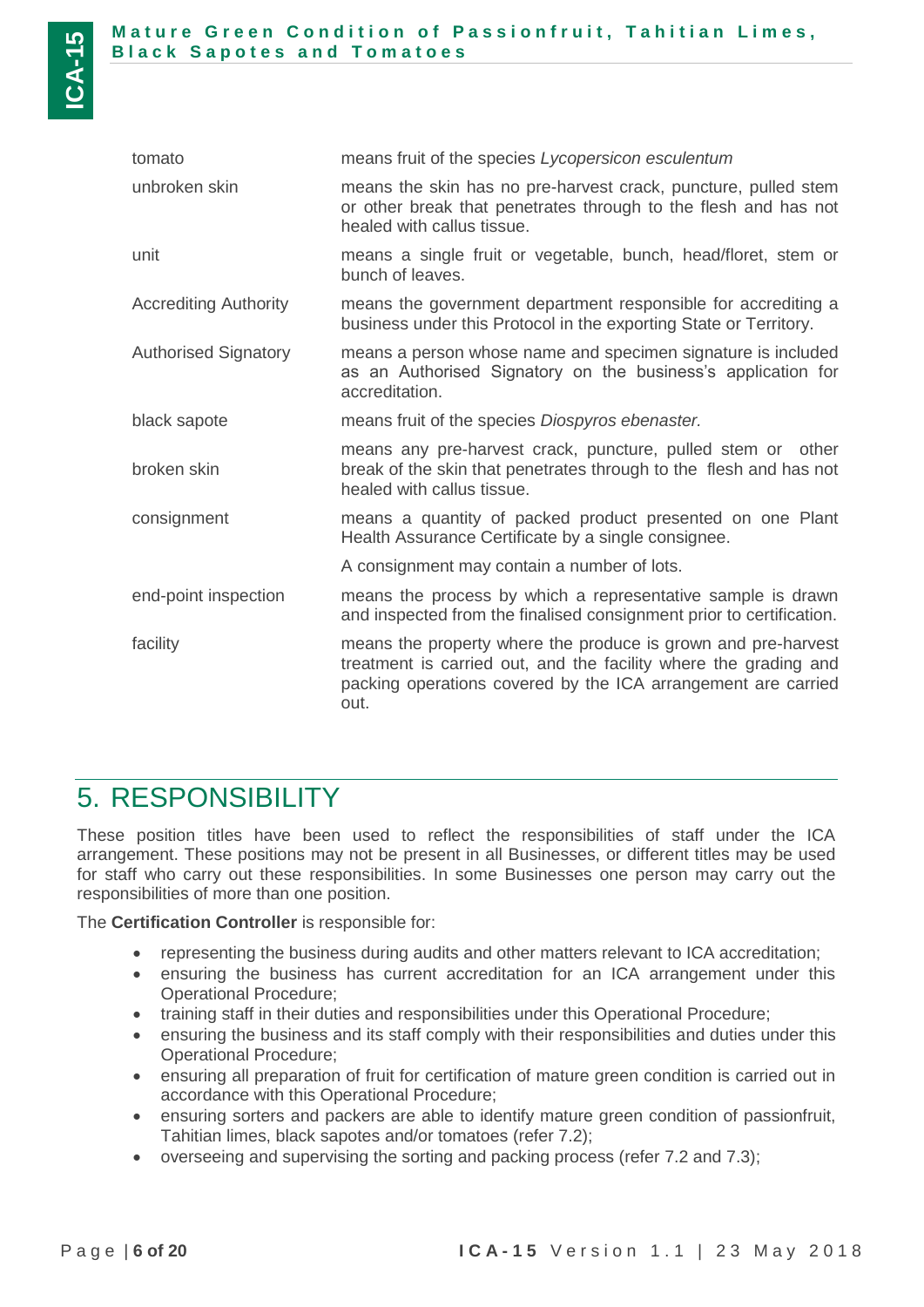- investigating and rectifying any problems following detection of a nonconformity in packed product by the Packed Product Controller (refer [7.4.4\)](#page-10-3);
- instigating corrective action following rejection of packed product (refer [7.4.5\)](#page-11-0).

The **Sorters/Packers** are responsible for:

- ensuring all fruit packed for certification of mature green condition meet the requirements detailed in 6. Requirement (refer [7.2\)](#page-9-0);
- ensuring nonconforming fruit are identified and controlled to prevent mixing with conforming fruit (refer [7.2](#page-9-0) and [7.3\)](#page-9-2).

The **Packed Product Controller** is responsible for -

- sampling and inspecting at least one in every 50 packages for conformance with the requirements of [6. Requirement](#page-6-0) (refer [7.4\)](#page-9-4);
- identifying all sample packages (refer [7.4.3\)](#page-10-2);
- taking corrective action following identification of nonconforming fruit in any sample package (refer  $7.4.4$ );
- maintaining records of packed product inspection (refer  $7.4.6$ ).

The **Authorised Dispatcher** is responsible for -

- ensuring all packages containing fruit covered by an Assurance Certificate issued by the business are identified (refer [7.5.1\)](#page-12-1);
- maintaining copies of all Assurance Certificates issued by the business under the ICA arrangement (refer [7.6\)](#page-12-3).

The **Authorised Signatories** are responsible for -

<span id="page-6-0"></span> ensuring, prior to signing and issuing an Assurance Certificate, that produce covered by the certificate has been prepared in accordance with the business' ICA arrangement and that the details on the certificate are true and correct in every particular (refer [7.5.2\)](#page-12-4).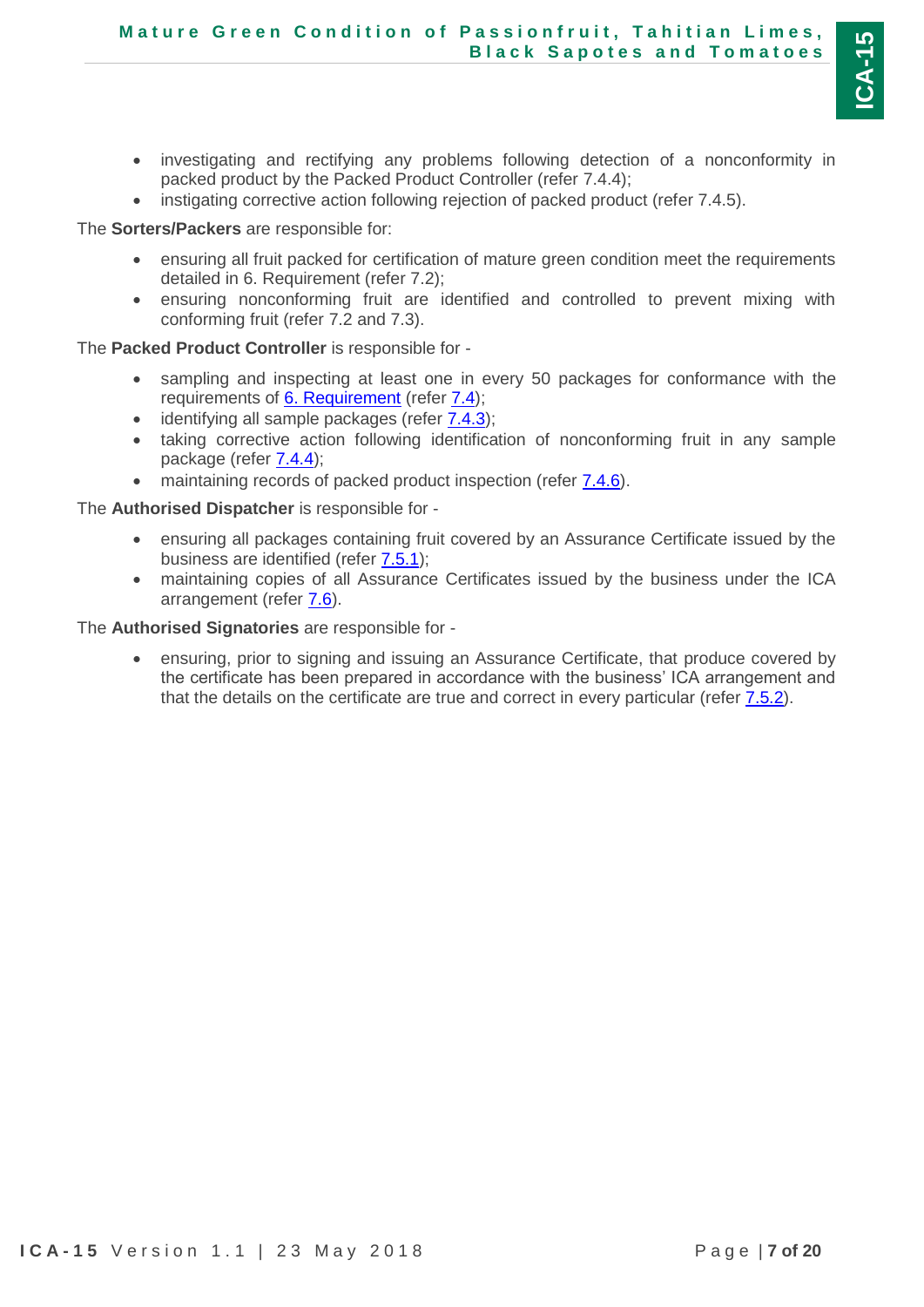# <span id="page-7-0"></span>6. REQUIREMENT

### **Queensland fruit fly**

Passionfruit, Tahitian Limes and Black Sapotes certified for mature green condition under this Protocol must comply with the following two requirements:

- 1. mature green and
- 2. with unbroken skin.

### **Mature green means -**

- in the case of Tahitian limes, with skin free from any yellow colouring;
- in the case of black sapotes, with skin free from any black colouring;
- in the case of passionfruit, with skin free from any wrinkling.

**Unbroken skin** means the skin has no pre-harvest crack, puncture, pulled stem or other break that penetrates through to the flesh and has not healed with callus tissue.

This protocol covers only passionfruit of a cultivar of the species *Passiflora edulis*, or of a hybrid between it and *Passiflora edulis f. flavicarpa* that has a dark purple skin and a leathery rind. Approved cultivars include Sweetheart, Nellie Kelly, Barlow's Special, Day's Special, Lacey, Tom's Special, Little Bottler, Jackpot, E23, 3-1, K and Supersweet 1 - 9.

This protocol does not cover passionfruit that are cultivars of Passiflora edulis f. flavicarpa including Panama Red, Panama Gold, Marsh and Red Ambrosia. These cultivars have a lighter coloured pink to purple or yellow skinned fruit, a more acid, aromatic and golden flesh, and a softer rind that is susceptible to fruit fly infestation.

#### **Mediterranean fruit fly**

Tomatoes ONLY:

1. Certified as inspected and found to be in a mature green condition.

#### **Mature green** means-

Tomatoes have no more than a two centimetre diameter of pink to red colour at the stylar end ("breaker" stage) at the time of sorting after harvest.

# <span id="page-7-1"></span>7. PROCEDURE

## <span id="page-7-2"></span>**7.1 Accreditation**

### <span id="page-7-3"></span>**7.1.1 Application for Accreditation**

A business seeking accreditation for an ICA arrangement under this Operational Procedure shall make application for accreditation (refer Attachment 1) at least 10 working days prior to the intended date of commencement of certification of produce.

Applicants seeking accreditation for certification of mature green condition of passionfruit under this Operational Procedure shall include details of the cultivars they intend to pack and certify under the ICA arrangement in Section 5 'Type(s) of produce to be Certified Under this ICA Arrangement' of the business application form.

### <span id="page-7-4"></span>**7.1.2 Audit Process**

**Initial Audit**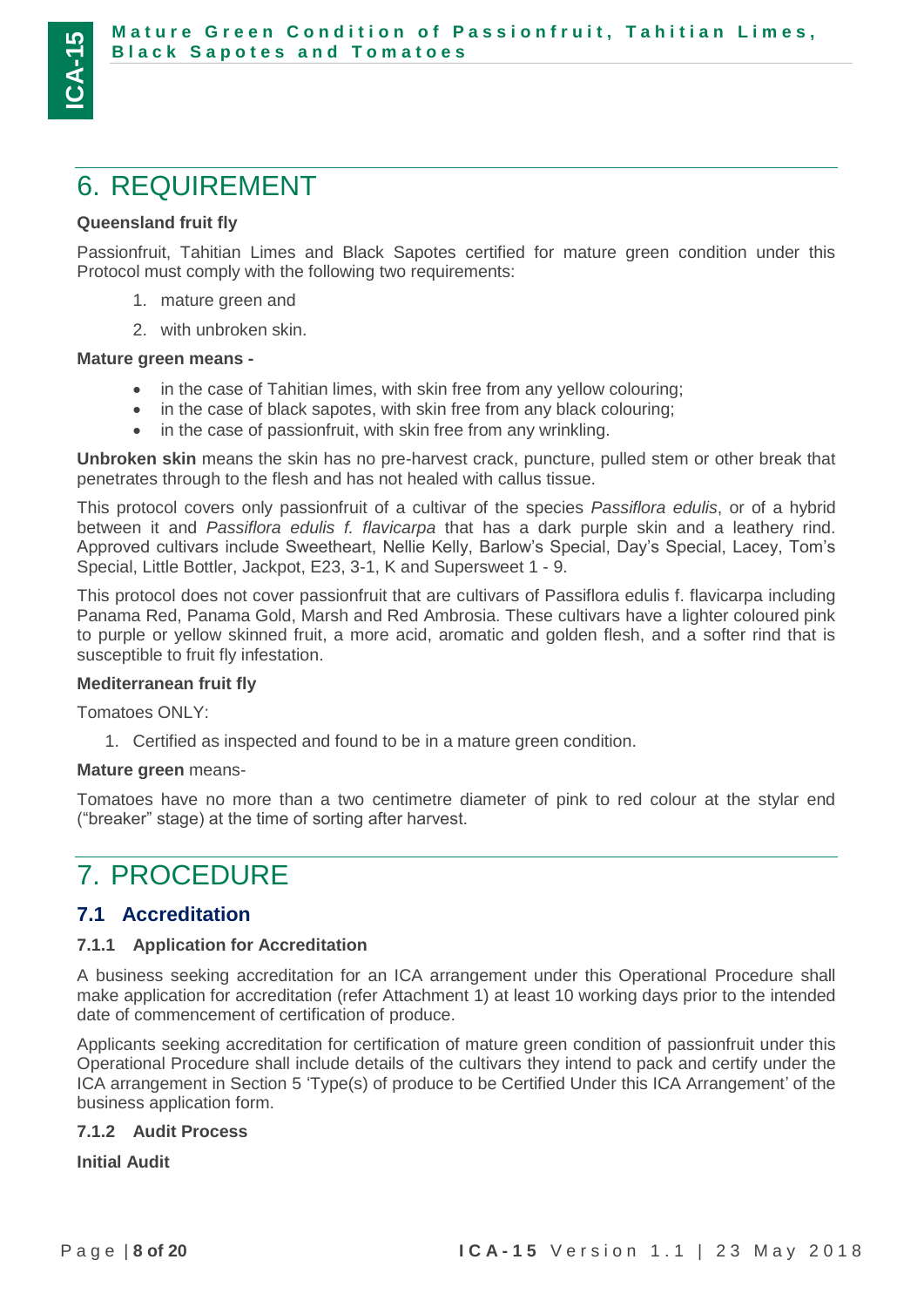Prior to accrediting a Business, an initial audit of the Business is carried out to verify the ICA system is implemented and capable of operating in accordance with the requirements of the Operational Procedure, and the system is effective in ensuring compliance with the specified requirements of the ICA arrangement.

On completion of a successful initial audit, applicants will be granted provisional accreditation and posted a Certificate of Accreditation [\(refer 7.1.3 Certificate of Accreditation\)](#page-8-0).

#### **Compliance Audits**

Compliance audits are conducted to verify that the ICA system continues to operate in accordance with the requirements of the Operational Procedure.

Compliance audits are, wherever practical, conducted when the ICA system is operating.

A compliance audit is conducted within four weeks of the commencement of certification under the ICA arrangement by the Business.

On completion of a successful compliance audit, annual accreditation is granted to cover the current season, up to a maximum of twelve months from the date of provisional accreditation, and a new Certificate of Accreditation issued [\(refer 7.1.3 Certificate of Accreditation\)](#page-8-0).

A compliance audit is conducted between six and nine months after the date of accreditation for an ICA arrangement that operates for more than six months of the year.

Random audits are conducted on a selected number of accredited Businesses each year. Random audits may take the form of a full compliance audit, or audits of limited scope to sample treatment mixtures, certified produce, ICA system records or ICA system documentation.

Unscheduled compliance audits may be conducted at any time to investigate reported or suspected non-conformances.

#### **Re-Accreditation**

Accredited Businesses are required to re-apply for accreditation each year the business seeks to operate under the ICA arrangement. Businesses seeking re-accreditation must lodge a renewal application prior to accreditation lapsing, or if accreditation has lapsed, prior to commencing further certification of produce under the ICA arrangement.

A compliance audit is conducted within twelve weeks of the commencement of certification under the ICA arrangement by the Business each year.

A compliance audit is conducted between six and nine months after the date of re-accreditation for an ICA arrangement that operates for more than six months of the year.

#### <span id="page-8-0"></span>**7.1.3 Certificate of Accreditation**

An accredited Business will receive a *Certificate of Accreditation for an Interstate Certification Assurance Arrangement* detailing the scope of the arrangement including –

- the facility location;
- the Operational Procedure;
- any restrictions on the accreditation such as -
- the type of produce covered,
- the period of accreditation.

The Business must maintain a current Certificate of Accreditation and make this available on request by an Inspector.

A Business may not commence or continue certification of produce under the ICA arrangement unless it is in possession of a valid and current Certificate of Accreditation for the facility, procedure, produce type/s and chemical/s covered by the Assurance Certificate.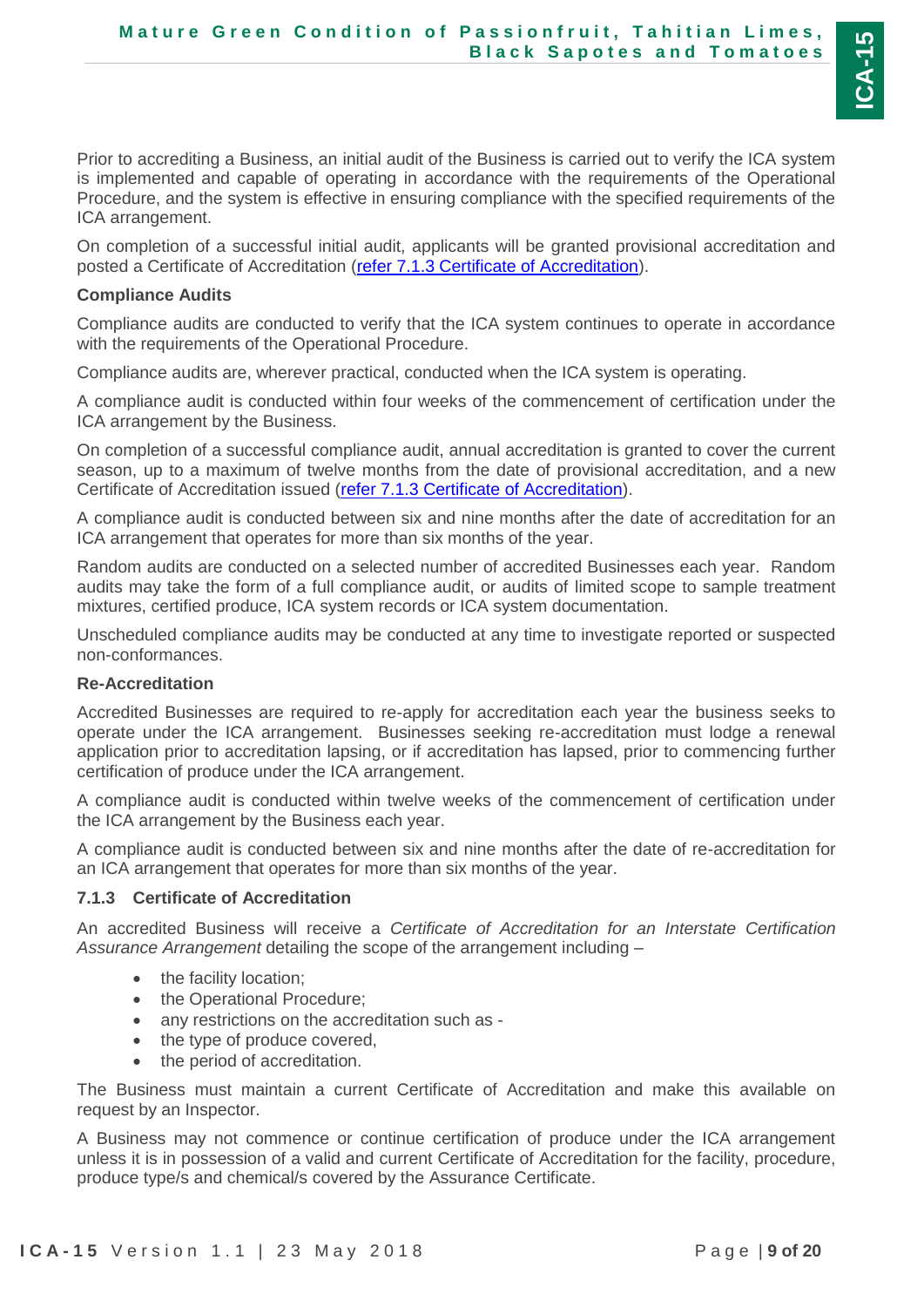## <span id="page-9-0"></span>**7.2 Sorting**

The Business shall implement sorting systems during the grading and packing process to ensure fruit certified for mature condition meets the requirements specified in section 6 Requirements.

Sorters shall inspect each fruit for colour and unbroken skin.

Any fruit, which does not conform to the requirements specified in section 6 Requirements shall be regarded as nonconforming and shall be rejected for certification under this Operational Procedure.

Tomato fruit that has been sorted may be ripened in bulk or as packed product after sorting but must be identified and controlled until dispatched.

The Certification Controller shall supervise the sorting operation to ensure that any fruit that does not conform to these specified requirements is clearly identified and segregated to prevent mixing with conforming product (see [7.2.1 Identification and Control of Nonconforming Product at Sorting\)](#page-9-1).

### <span id="page-9-1"></span>**7.2.1 Identification and Control of Nonconforming Product at Sorting**

The Business shall ensure that no mixing of conforming and nonconforming fruit can occur during the sorting and packing operation.

All fruit that are found to be nonconforming (i.e. do not meet the requirements listed in section 6 Requirements) shall be segregated to prevent mixing with conforming product.

Examples of segregation of nonconforming fruit shall include:

- (a) locating nonconforming fruit in a defined and separate area to conforming fruit and maintaining separation until the fruit is graded and packed; or
- (b) placing nonconforming fruit in reject bins or other containers which are clearly marked or significantly different in appearance to distinguish them from conforming fruit.

Other methods may be used provided they clearly identify nonconforming product from conforming product.

## <span id="page-9-2"></span>**7.3 Packing**

A Business which packs both conforming (i.e. meets the requirements listed in section 6 Requirements) and nonconforming fruit shall implement systems to identify the condition status of fruit after packing to prevent mixing of conforming and nonconforming fruit.

#### <span id="page-9-3"></span>**7.3.1 Identification of Conforming and Nonconforming Fruit after Packing**

Examples of acceptable methods of identifying the condition status of conforming and nonconforming fruit after packing include:

- (a) using packaging that differs significantly in appearance; or
- (b) immediately marking each package of conforming fruit in a manner that clearly identifies the fruit as conforming to the requirements specified under this Operational Procedure (see [7.5.1 Package Identification\)](#page-12-1).

### <span id="page-9-4"></span>**7.4 Packed Product Inspection**

The Packed Product Controller shall monitor the sorting and packing process by selecting a minimum of one package in every fifty packages or part thereof of packed product for inspection.

The Packed Product Controller shall advise the Certification Controller of any problems or potential problems detected so that corrective action can be implemented.

Packed Product Inspection may be carried out:

- (a) as an in-line inspection during grading and packing of a consignment; or
- (b) as an end-point inspection following assembly of a consignment.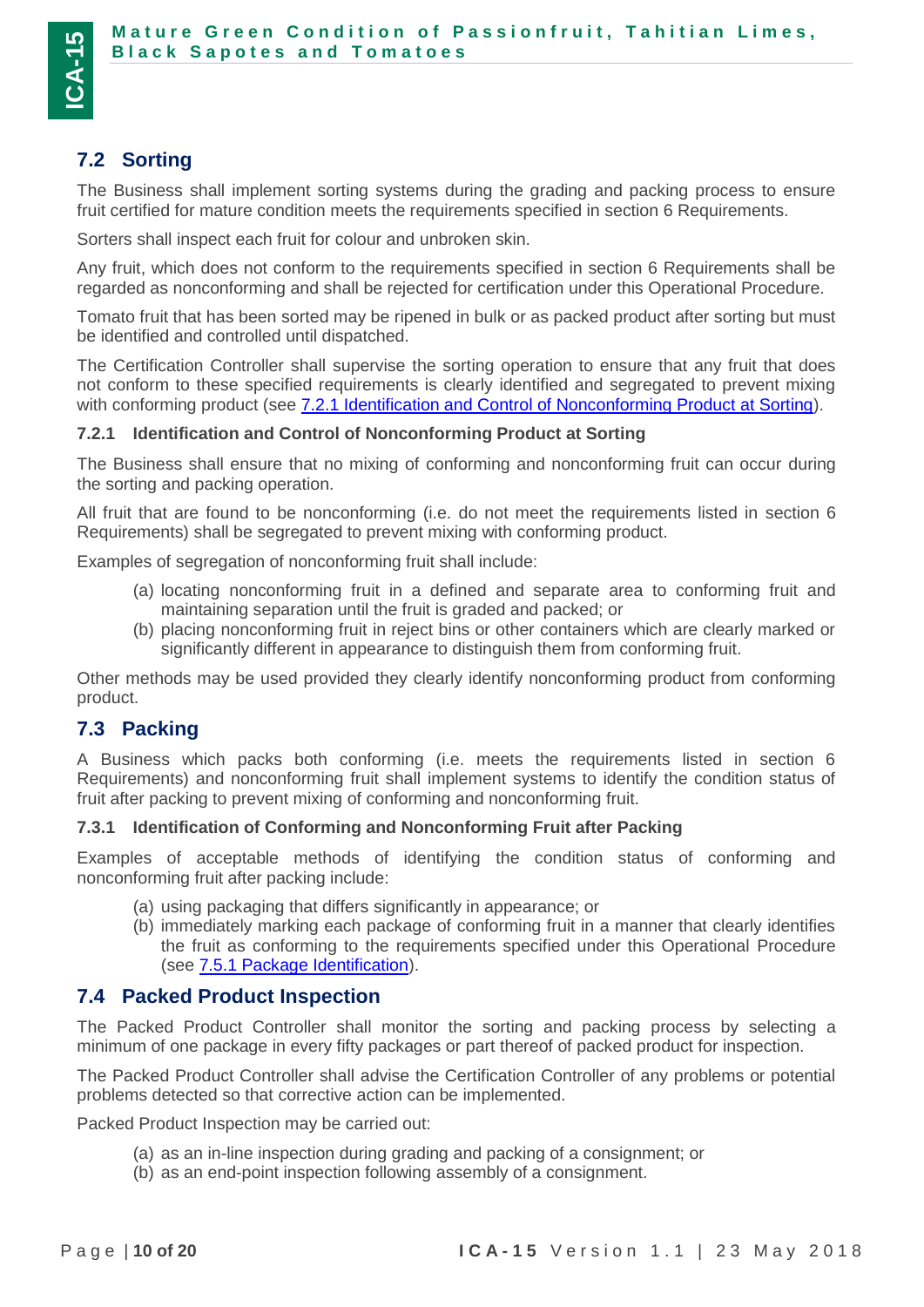The Packed Product Controller shall ensure that packed product is stacked in an orderly fashion so that produce packed since the last sample package can be easily identified.

#### <span id="page-10-0"></span>**7.4.1 Sample Selection**

#### **In-Line Inspection**

Samples shall be selected at random from the final packed product as it leaves the packing line.

#### **End-Point Inspection**

Samples shall be selected at random from the consignment following consignment assembly.

#### <span id="page-10-1"></span>**7.4.2 Examination of the Sample**

The Packed Product Controller shall carry out 100% inspection of the fruit from each sample package (punnet, tray or carton) for compliance with the requirements in section 6 Requirements.

#### **Tahitian Limes, Black Sapotes and Passionfruit**

Each fruit in the sample package shall be removed and examined for mature green condition and unbroken skin.

Mature green in the case of **Tahitian limes**, means with skin free from any yellow colouration indicating ripening.

Mature green in the case of **black sapotes**, means with skin free from any black colouration indicating ripening.

Mature green in the case of **passionfruit**, means with skin free from any wrinkling.

Broken skin includes any pre-harvest crack, puncture, pulled stem or other break of the skin that penetrates through to the flesh and has not healed with callus tissue.

#### **Tomatoes**

Mature green in the case of **tomatoes**, means no more than a two centimetre diameter of pink to red colour at the stylar end ("breaker" stage).

#### <span id="page-10-2"></span>**7.4.3 Identification of Sample Packages**

Sample packages shall be sequentially numbered during the day of packing.

The Packed Product Controller shall identify each sample package with a Packed Product Sample (PPS) number by placing either a stamp or sticker bearing the lettering PPS Number (Packed Product Sample Number) on the exposed end of the package, then marking on or below the identifier the sequential sample number and their initials.

Where consignments are palletised, the sample packages examined by the Packed Product Controller shall be stacked on the pallet with the PPS Number visible on the outside of each pallet packed for certification under this Operational Procedure.

An example of a PPS Number stamp or sticker is shown as Attachment 5.

#### <span id="page-10-3"></span>**7.4.4 Action Following Identification of Nonconforming Packed Product**

The Certification Controller shall be notified of any rejection. The Certification Controller shall advise the grading and packing staff of the nonconformance and conduct an investigation to identify the cause.

#### **In-Line Inspection**

If any sample package contains a fruit, which is not fully green in colour or has broken skin, the Packed Product Controller shall:

reject the sample package;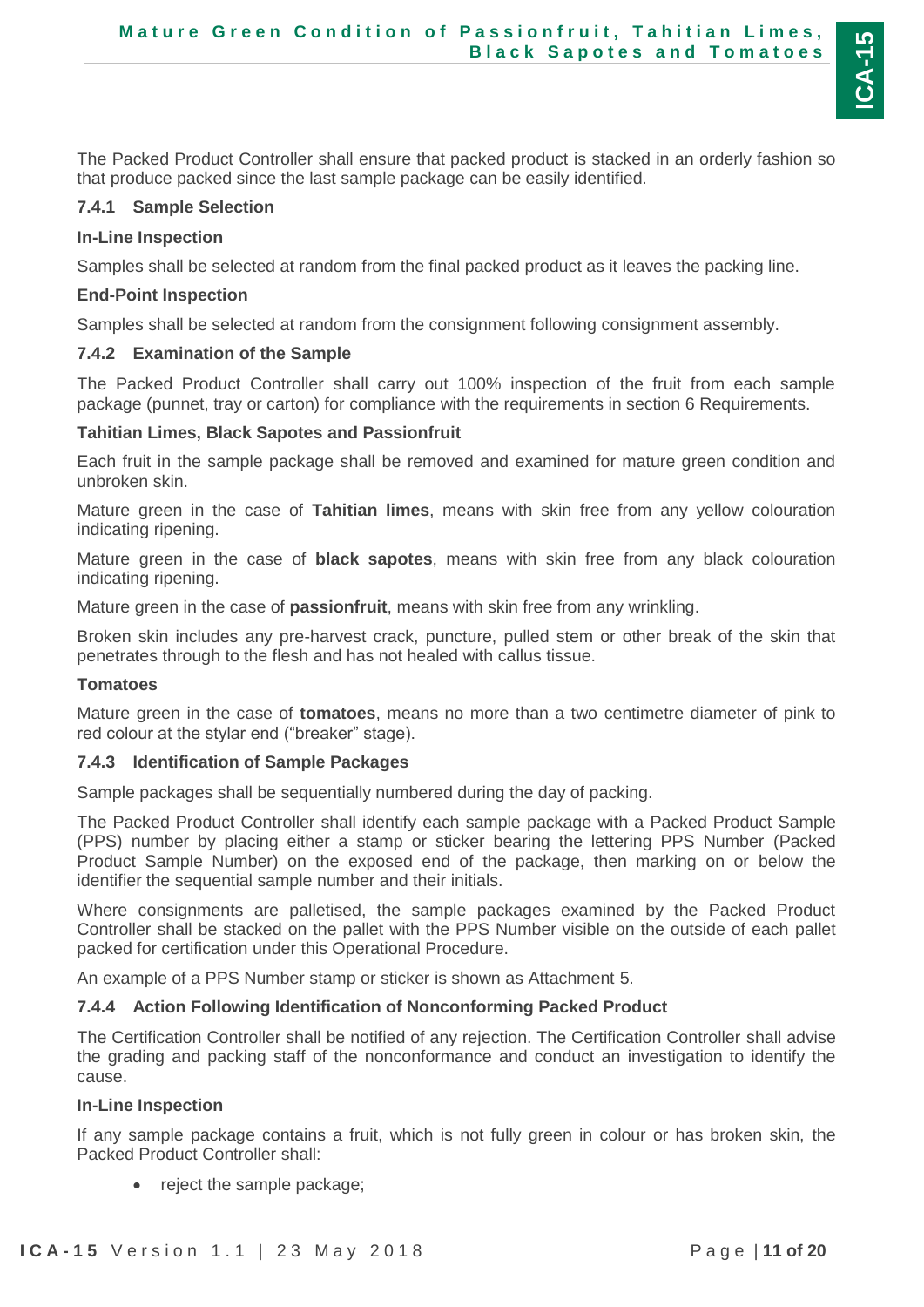- withdraw and isolate all product packed since the previous sample package was selected; and
- stop the packing line.

Once any problems have been identified and rectified, grading and packing may recommence. The Packed Product Controller shall note in the "Comments" section of the Packed Product Inspection Record next to the entry for the sample package which failed inspection, the reason for failure and the number of withdrawn packages.

Following resumption of grading and packing, the Packed Product Controller shall select an additional three sample packages from the withdrawn packages.

The Packed Product Controller shall carry out 100% inspection of the fruit in the additional sample packages for conformance with the requirements specified in section 6 Requirements.

Additional sample packages shall be given the next three Packed Product Sample (PPS) numbers after the package, which initially failed inspection. The inspection results shall be entered on the inspection record (see [7.4.6 Packed Product Inspection Records\)](#page-11-1).

If all three additional sample packages are found to conform, the withdrawn packages and the three sample packages may be passed for certification and returned to the product assembly point.

If any of the additional sample packages contain a nonconforming fruit, all withdrawn packages shall be rejected.

### **End-Point Inspection**

If any sample package contains a fruit, which is not fully green in colour or has broken skin, the entire consignment shall be rejected.

The Packed Product Controller shall note in the "Comments" section of the Packed Product Inspection Record next to the entry for any sample package which failed inspection, the reason for failure and the number of packages in the rejected consignment (see 7.4.6 Packed Product [Inspection Records\)](#page-11-1).

#### <span id="page-11-0"></span>**7.4.5 Rejected Product**

Rejected packages shall be isolated and clearly identified to prevent mixing with conforming packages.

All rejected packages may be regraded, repacked and reinspected in accordance with this section prior to certification of mature green condition under this Operational Procedure.

Alternatively, rejected packages may be treated and certified in accordance with an alternative quarantine entry condition, or consigned to markets that do not require certification of mature green condition for fruit fly.

### <span id="page-11-1"></span>**7.4.6 Packed Product Inspection Records**

The Packed Product Controller shall maintain records of the results of packed product inspection.

Packed product inspection records shall be in the form of a Mature Green Condition Packed Product Inspection Record (see Attachment 2) or a record which captures the same information.

Packed product inspection records must include:

- the Interstate Produce (IP) Number of the Business that operates the approved facility in which the fruit was packed;
- the date of inspection of the sample package;
- the sample package sequential number (PPS Number);
- the inspection result for the sample package;
- details of defects or problems detected during inspection;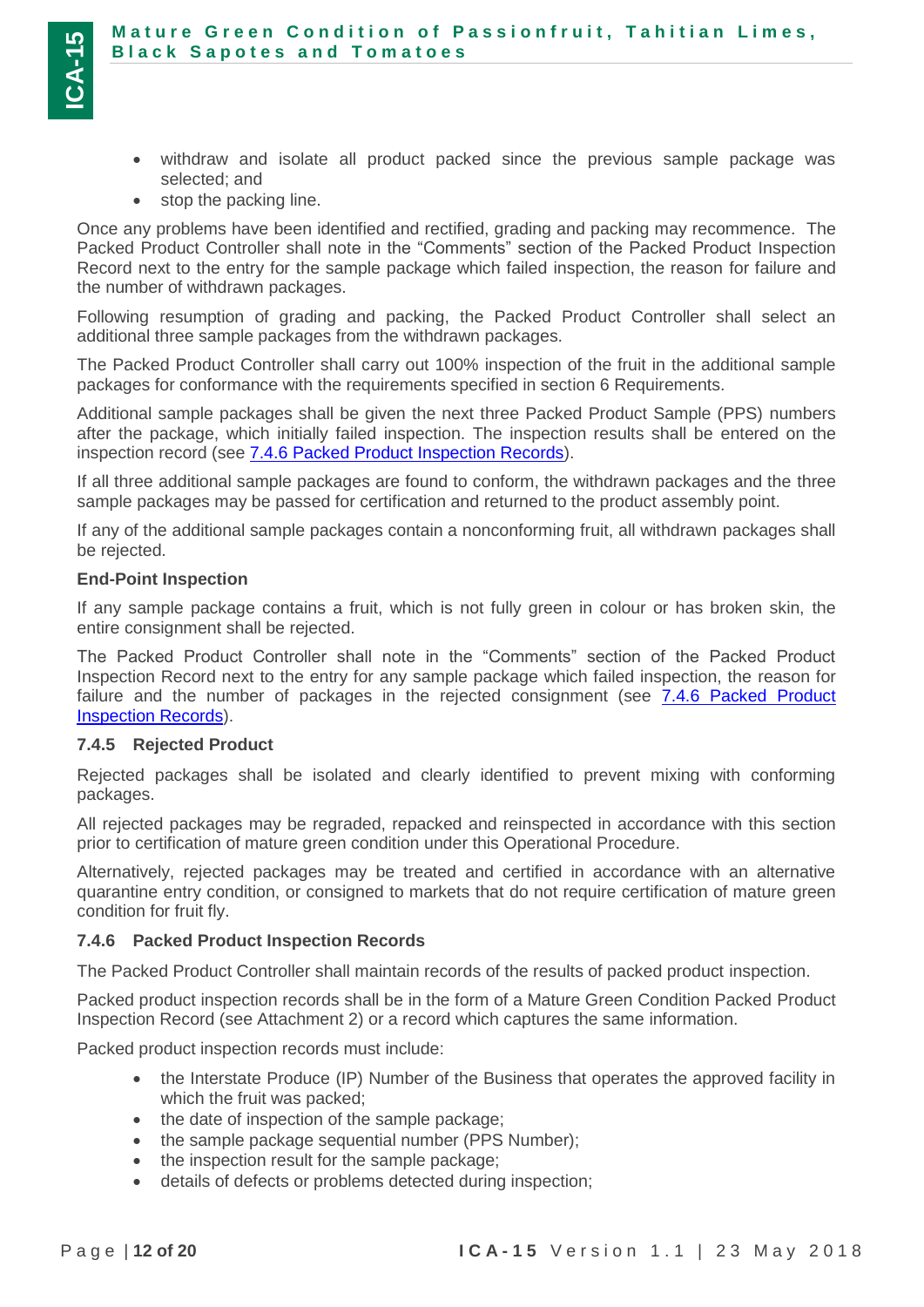- the number of any withdrawn or rejected packages;
- the inspection results and follow-up action following rejection; and
- the Packed Product Controller's name and signature.

An example of a completed Mature Green Condition Packed Product Inspection Record is shown as Attachment 3 & 4.

# <span id="page-12-0"></span>**7.5 Dispatch**

## <span id="page-12-1"></span>**7.5.1 Package Identification**

Prior to the issuance of an Assurance Certificate by the Business under this Operational Procedure the Authorised Dispatcher shall ensure that, after grading and packing, each package is marked in indelible and legible characters of at least 5 mm, with:

- the Interstate Produce (IP) number of the accredited Business that packed the fruit;
- the words "MEETS ICA-15"; and
- the date or date code on which the produce was packed.

Any packages containing fruit that has not been inspected in accordance with the requirements of this Operational Procedure shall not be marked as stated above.

<span id="page-12-4"></span>Assurance Certificates

The Authorised Dispatcher shall ensure an Assurance Certificate is completed and signed by an Authorised Signatory of the Business prior to dispatch of the consignment from the facility to a market requiring certification of mature green condition for fruit fly.

Assurance Certificates shall be in the form of a Plant Health Assurance Certificate which is illustrated in Attachment 1.

Individual Assurance Certificates shall be issued to cover each consignment (i.e. a discrete quantity of product transported to a single consignee at one time) to avoid splitting of consignments.

## <span id="page-12-2"></span>**7.5.2 Assurance Certificate Distribution**

The **original** (yellow copy) must accompany the consignment.

The **duplicate** (blue copy) is to be sent to the below address not less than monthly.

 Quality Assurance Officer Quarantine WA Locked Bag 69 WELSHPOOL DC, WA 6986

The triplicate (white copy) must be retained by the QA accredited Business that issued the certificate.

## <span id="page-12-3"></span>**7.6 ICA System Records**

The Business shall maintain the following records:

- Mature Green Condition Packed Product Inspection Record (see [7.4.6 Packed Product](#page-11-1)  [Inspection Records\)](#page-11-1); and
- the duplicate copy of each Plant Health Assurance Certificate issued by the Business (see [7.5.3 Assurance Certificate Distribution\)](#page-12-2).

ICA system records shall be retained for a period of at least 12 months from completion, or until the next compliance audit of the ICA arrangement, whichever is the later.

ICA system records shall be made available on request by an Inspector.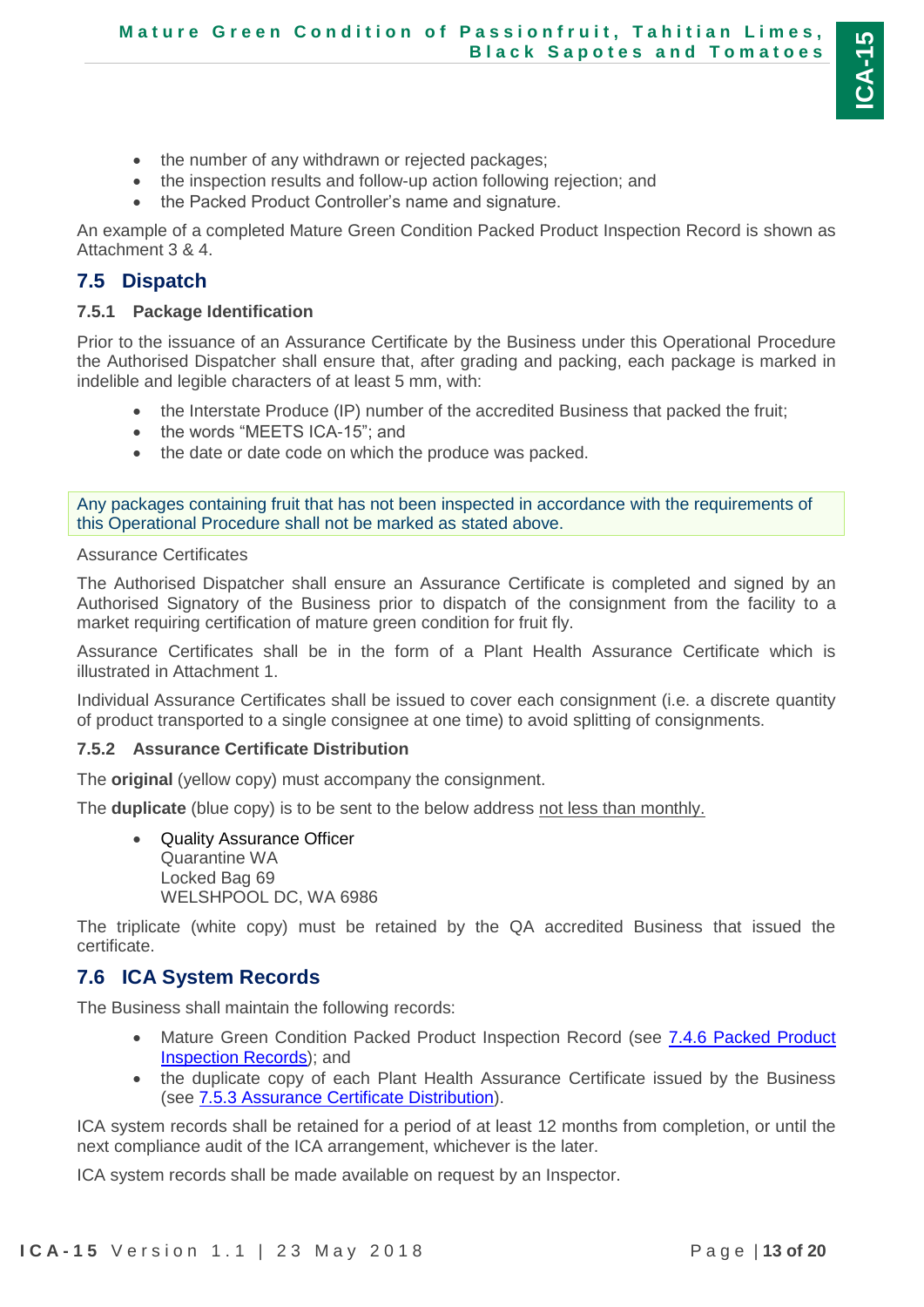## <span id="page-13-0"></span>**7.7 ICA System Documentation**

The Business shall maintain the following documentation:

- a current copy of this Operational Procedure; and
- a current Certificate of Accreditation for an ICA Arrangement.

All ICA system documentation shall be made available on request by an Inspector.

# <span id="page-13-1"></span>8. NON-CONFORMANCES AND SANCTIONS

#### <span id="page-13-2"></span>**8.1.1 Non-conformances**

Audits are regularly undertaken to evaluate the effectiveness of implementation of ICA requirements. If, in the opinion of the auditor, there is evidence indicating that there has been a failure to meet one or more accreditation requirements, the auditor may raise a Non-conformance Report (NCR). Actions required to address the non-conformance must be discussed and recorded on the NCR.

If the integrity of the accreditation has been significantly compromised, the non-conformance may provide grounds for the suspension or cancellation of the accreditation.

#### <span id="page-13-3"></span>**8.1.2 Incident Reports**

Incident Reports may be raised by interstate quarantine authorities to report the detection of a nonconformance in carrier nursery stock certified under this ICA arrangement. An investigation into the incident must be conducted and findings reported back to the originator.

If the integrity of the accreditation has been significantly compromised, the incident may provide grounds for the suspension or cancellation of the accreditation.

#### <span id="page-13-4"></span>**8.1.3 Suspension and Cancellation**

DPIRD may suspend or cancel an accreditation when an accredited business is found, for example, to have:

- obtained accreditation through the provision of false or misleading information;
- not paid fees owing to the DPIRD;
- contravened an accreditation requirement that compromises the integrity of the arrangement; and/or
- not rectified a non-conformance.

Any action taken by DPIRD to suspend or cancel an accreditation must be provided in writing to the business. This must also provide guidance on the lodgement of a written appeal requesting that the decision be reviewed.

# <span id="page-13-5"></span>9. CHARGING POLICY

The Business will be charged for all audit and investigation activities on a time basis at current rates prescribed by the DPIRD.

# <span id="page-13-6"></span>10. ATTACHMENTS

Attachment 1 Plant Health Assurance Certificate for ICA-15 Completed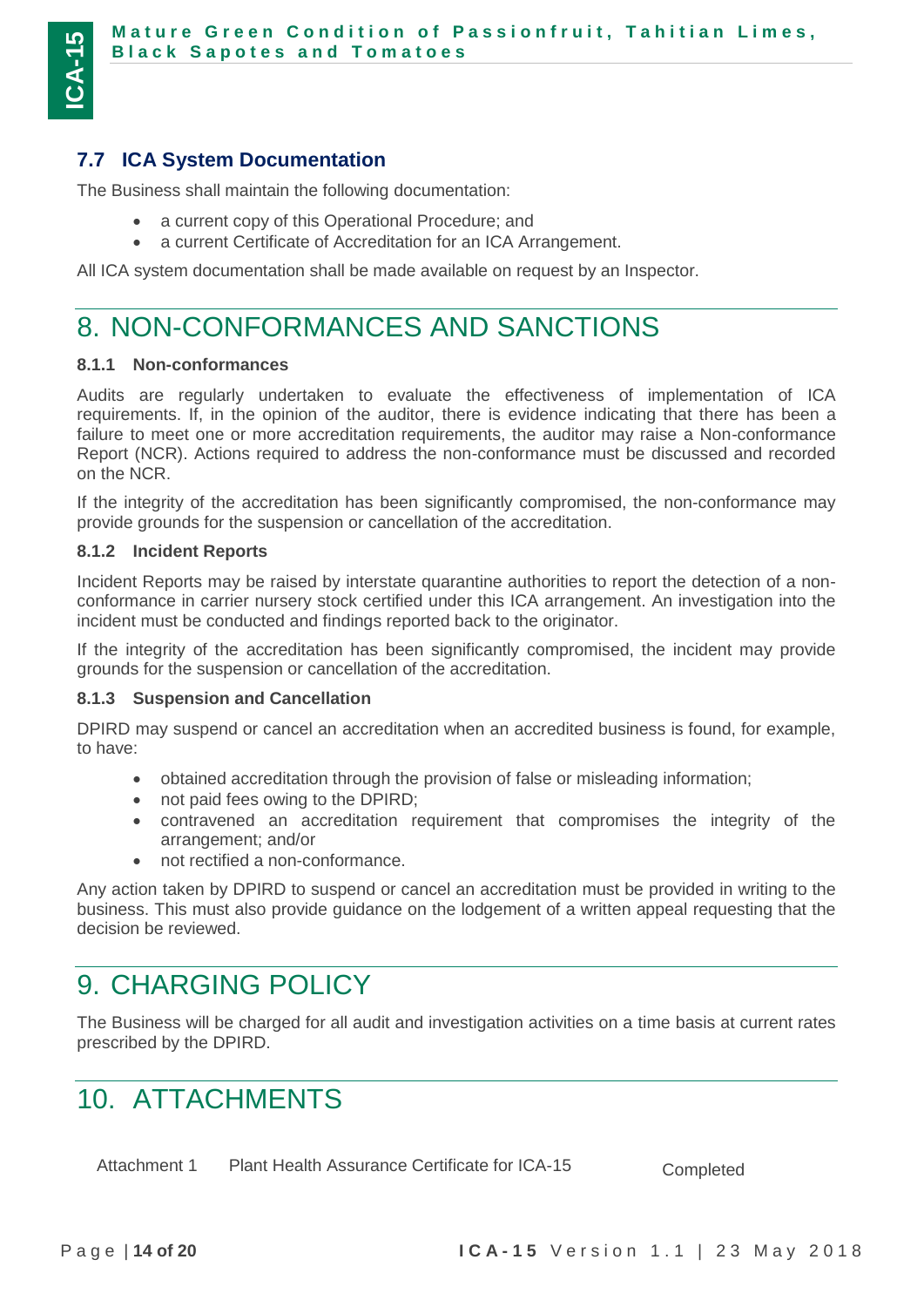|                     |                                                                                        | example              |
|---------------------|----------------------------------------------------------------------------------------|----------------------|
| <b>Attachment 2</b> | Mature Green Condition Packed Product Inspection<br>Record                             | <b>Blank</b>         |
| Attachment 3        | Mature Green Condition Packed Product Inspection<br>Record In-Line Inspection          | Completed<br>example |
| Attachment 4        | Mature Green Condition Packed Product Inspection<br><b>Record End-Point Inspection</b> | Completed<br>example |
| Attachment 5        | <b>Identification of Packed Product Sample Packages</b>                                | <b>Blank</b>         |
|                     |                                                                                        |                      |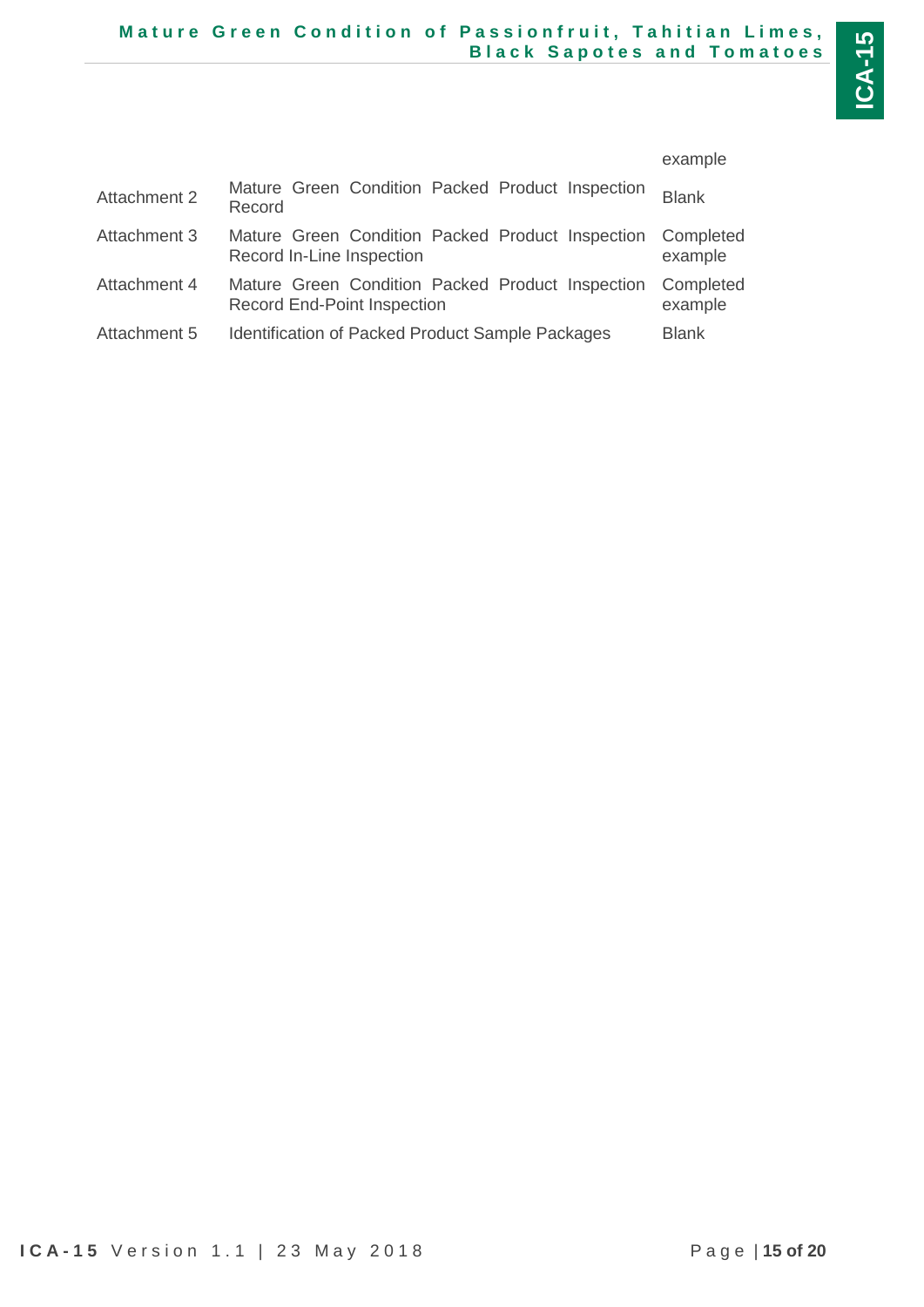|    |                                           | Department of                                                                      | Primary Industries and       |                         |                                        | <b>Certificate Number:</b>                                                                                                                 |             | <b>XXXXX</b>                                                                                                                                                                                                                                                                                                                                                                                                                                                                                                                                                                                            |
|----|-------------------------------------------|------------------------------------------------------------------------------------|------------------------------|-------------------------|----------------------------------------|--------------------------------------------------------------------------------------------------------------------------------------------|-------------|---------------------------------------------------------------------------------------------------------------------------------------------------------------------------------------------------------------------------------------------------------------------------------------------------------------------------------------------------------------------------------------------------------------------------------------------------------------------------------------------------------------------------------------------------------------------------------------------------------|
|    |                                           |                                                                                    | <b>Regional Development</b>  |                         |                                        | Business Specific Information*                                                                                                             |             |                                                                                                                                                                                                                                                                                                                                                                                                                                                                                                                                                                                                         |
|    | <b>GOVERNMENT OF</b><br>WESTERN AUSTRALIA |                                                                                    |                              |                         |                                        | Dispatch Date: ______/ / / _____ Ref No: __                                                                                                |             |                                                                                                                                                                                                                                                                                                                                                                                                                                                                                                                                                                                                         |
|    |                                           | ORIGINAL (Yellow) - Consignment Copy                                               |                              |                         |                                        |                                                                                                                                            |             |                                                                                                                                                                                                                                                                                                                                                                                                                                                                                                                                                                                                         |
|    |                                           | DUPLICATE (Blue) - Quarantine WA Copy<br>TRIPLICATE (White) - Business (Book) Copy |                              |                         |                                        | of the certifying conditions of the produce.                                                                                               |             | * These items display business specific information entered at<br>the discretion of the consignor. They do not represent any part                                                                                                                                                                                                                                                                                                                                                                                                                                                                       |
|    |                                           |                                                                                    |                              |                         |                                        | <b>Plant Health Assurance Certificate</b><br>Biosecurity and Agriculture Management (Quality Assurance and Accreditation) Regulations 2013 |             |                                                                                                                                                                                                                                                                                                                                                                                                                                                                                                                                                                                                         |
|    |                                           |                                                                                    |                              |                         |                                        | All accreditation details must be completed. Please print clearly and initial any alterations                                              |             |                                                                                                                                                                                                                                                                                                                                                                                                                                                                                                                                                                                                         |
|    |                                           | <b>Consignment Details</b>                                                         |                              |                         |                                        | <b>Certification Details</b>                                                                                                               |             |                                                                                                                                                                                                                                                                                                                                                                                                                                                                                                                                                                                                         |
|    | Consignor                                 | Name <b>ABC Pty Ltd</b>                                                            |                              |                         | <b>IP Number</b>                       | Facility Number                                                                                                                            |             | Procedure                                                                                                                                                                                                                                                                                                                                                                                                                                                                                                                                                                                               |
|    |                                           |                                                                                    |                              |                         | w 9999 <sup>-</sup>                    | $\infty$                                                                                                                                   |             | $ICA-15$                                                                                                                                                                                                                                                                                                                                                                                                                                                                                                                                                                                                |
|    |                                           | Address <b>BIOCK Road</b>                                                          |                              |                         |                                        | Accredited Business Mat Prepared The Produce                                                                                               |             |                                                                                                                                                                                                                                                                                                                                                                                                                                                                                                                                                                                                         |
|    |                                           | Perth WA 6000                                                                      |                              |                         |                                        | Name <b>ABC Pty Ltd</b>                                                                                                                    |             |                                                                                                                                                                                                                                                                                                                                                                                                                                                                                                                                                                                                         |
|    | Consignee                                 |                                                                                    |                              |                         |                                        | Address <b>BloCk Road</b>                                                                                                                  |             |                                                                                                                                                                                                                                                                                                                                                                                                                                                                                                                                                                                                         |
|    |                                           | Name Tomato Growers                                                                |                              |                         |                                        | Perth WA 6000                                                                                                                              |             |                                                                                                                                                                                                                                                                                                                                                                                                                                                                                                                                                                                                         |
|    |                                           | Address Somewhere Road                                                             |                              |                         | <b>Grower or Packer</b>                |                                                                                                                                            |             |                                                                                                                                                                                                                                                                                                                                                                                                                                                                                                                                                                                                         |
|    |                                           |                                                                                    |                              |                         |                                        | Name <b>ABC Pty Ltd</b>                                                                                                                    |             |                                                                                                                                                                                                                                                                                                                                                                                                                                                                                                                                                                                                         |
|    |                                           | Somewhere SA                                                                       |                              |                         |                                        | Address <b>BloCk Road</b>                                                                                                                  |             |                                                                                                                                                                                                                                                                                                                                                                                                                                                                                                                                                                                                         |
|    | Re-consigned To                           |                                                                                    |                              |                         |                                        | Penth WA 6000                                                                                                                              |             |                                                                                                                                                                                                                                                                                                                                                                                                                                                                                                                                                                                                         |
|    |                                           | (Splitting consignments or re-consigning whole consignments).                      |                              |                         |                                        |                                                                                                                                            |             |                                                                                                                                                                                                                                                                                                                                                                                                                                                                                                                                                                                                         |
|    | Name                                      |                                                                                    |                              |                         |                                        | Other Facilities Supplying Produce                                                                                                         |             |                                                                                                                                                                                                                                                                                                                                                                                                                                                                                                                                                                                                         |
|    | Address                                   |                                                                                    |                              |                         |                                        |                                                                                                                                            |             |                                                                                                                                                                                                                                                                                                                                                                                                                                                                                                                                                                                                         |
|    |                                           |                                                                                    |                              |                         |                                        |                                                                                                                                            |             |                                                                                                                                                                                                                                                                                                                                                                                                                                                                                                                                                                                                         |
|    |                                           |                                                                                    |                              |                         |                                        |                                                                                                                                            |             |                                                                                                                                                                                                                                                                                                                                                                                                                                                                                                                                                                                                         |
|    | <b>Number</b><br>οf<br>Packages           | Type of<br>Packages (e.g.<br>trays, cartons)                                       | Type of<br>Produce           | (As marked on packages) | <b>Brand Name or identifying marks</b> | Date Code<br>(As marked on<br>packages)                                                                                                    | Consignment | <b>Authorisation for Split</b>                                                                                                                                                                                                                                                                                                                                                                                                                                                                                                                                                                          |
|    | 144                                       | Trays                                                                              | <b>Tomato</b>                | <b>ABC Tomatoes</b>     |                                        | <b>19/10/11</b>                                                                                                                            |             |                                                                                                                                                                                                                                                                                                                                                                                                                                                                                                                                                                                                         |
|    |                                           |                                                                                    |                              |                         |                                        |                                                                                                                                            |             |                                                                                                                                                                                                                                                                                                                                                                                                                                                                                                                                                                                                         |
|    |                                           |                                                                                    |                              |                         |                                        |                                                                                                                                            |             | Affix Authorisation Stamp to<br>Split / Re-consignee here                                                                                                                                                                                                                                                                                                                                                                                                                                                                                                                                               |
|    |                                           |                                                                                    |                              |                         |                                        |                                                                                                                                            |             |                                                                                                                                                                                                                                                                                                                                                                                                                                                                                                                                                                                                         |
|    |                                           |                                                                                    |                              |                         |                                        |                                                                                                                                            |             |                                                                                                                                                                                                                                                                                                                                                                                                                                                                                                                                                                                                         |
| ÷. | <b>Treatment Details</b>                  |                                                                                    |                              |                         |                                        |                                                                                                                                            |             |                                                                                                                                                                                                                                                                                                                                                                                                                                                                                                                                                                                                         |
|    | <b>Treatment</b>                          |                                                                                    | Chemical (Active Ingredient) |                         | <b>Treatment Date</b>                  | <b>Concentration / Duration and Temperature</b>                                                                                            |             |                                                                                                                                                                                                                                                                                                                                                                                                                                                                                                                                                                                                         |
|    |                                           |                                                                                    |                              |                         |                                        |                                                                                                                                            |             |                                                                                                                                                                                                                                                                                                                                                                                                                                                                                                                                                                                                         |
|    |                                           |                                                                                    |                              |                         |                                        |                                                                                                                                            |             |                                                                                                                                                                                                                                                                                                                                                                                                                                                                                                                                                                                                         |
|    |                                           |                                                                                    |                              |                         |                                        |                                                                                                                                            |             |                                                                                                                                                                                                                                                                                                                                                                                                                                                                                                                                                                                                         |
|    |                                           |                                                                                    |                              |                         |                                        |                                                                                                                                            |             |                                                                                                                                                                                                                                                                                                                                                                                                                                                                                                                                                                                                         |
|    |                                           |                                                                                    |                              |                         |                                        |                                                                                                                                            |             |                                                                                                                                                                                                                                                                                                                                                                                                                                                                                                                                                                                                         |
|    |                                           | <b>Additional Certification / Codes</b>                                            |                              |                         |                                        |                                                                                                                                            |             |                                                                                                                                                                                                                                                                                                                                                                                                                                                                                                                                                                                                         |
|    |                                           |                                                                                    |                              |                         |                                        |                                                                                                                                            |             |                                                                                                                                                                                                                                                                                                                                                                                                                                                                                                                                                                                                         |
|    |                                           |                                                                                    |                              |                         |                                        |                                                                                                                                            |             |                                                                                                                                                                                                                                                                                                                                                                                                                                                                                                                                                                                                         |
|    | <b>Declaration</b>                        |                                                                                    |                              |                         |                                        |                                                                                                                                            |             |                                                                                                                                                                                                                                                                                                                                                                                                                                                                                                                                                                                                         |
|    |                                           | false statements in certificates and declarations.                                 |                              |                         |                                        |                                                                                                                                            |             | I, an authorised Signatory of the accredited business that prepared the plants or plant produce described above, hereby declare that the plants or<br>plant produce have been prepared in the business's approved facilities in accordance with the business's Certification Assurance arrangement and<br>that the details shown above are true and correct in every particular. I acknowledge that it is an offence under the Biosecurity and Agriculture<br>Management (Quality Assurance and Accreditation) Regulations 2013 to issue assurance certificates without being accredited and/ or making |
|    |                                           | Authorised Signatory's Name presse Promp                                           |                              |                         | Signature                              |                                                                                                                                            |             | Date                                                                                                                                                                                                                                                                                                                                                                                                                                                                                                                                                                                                    |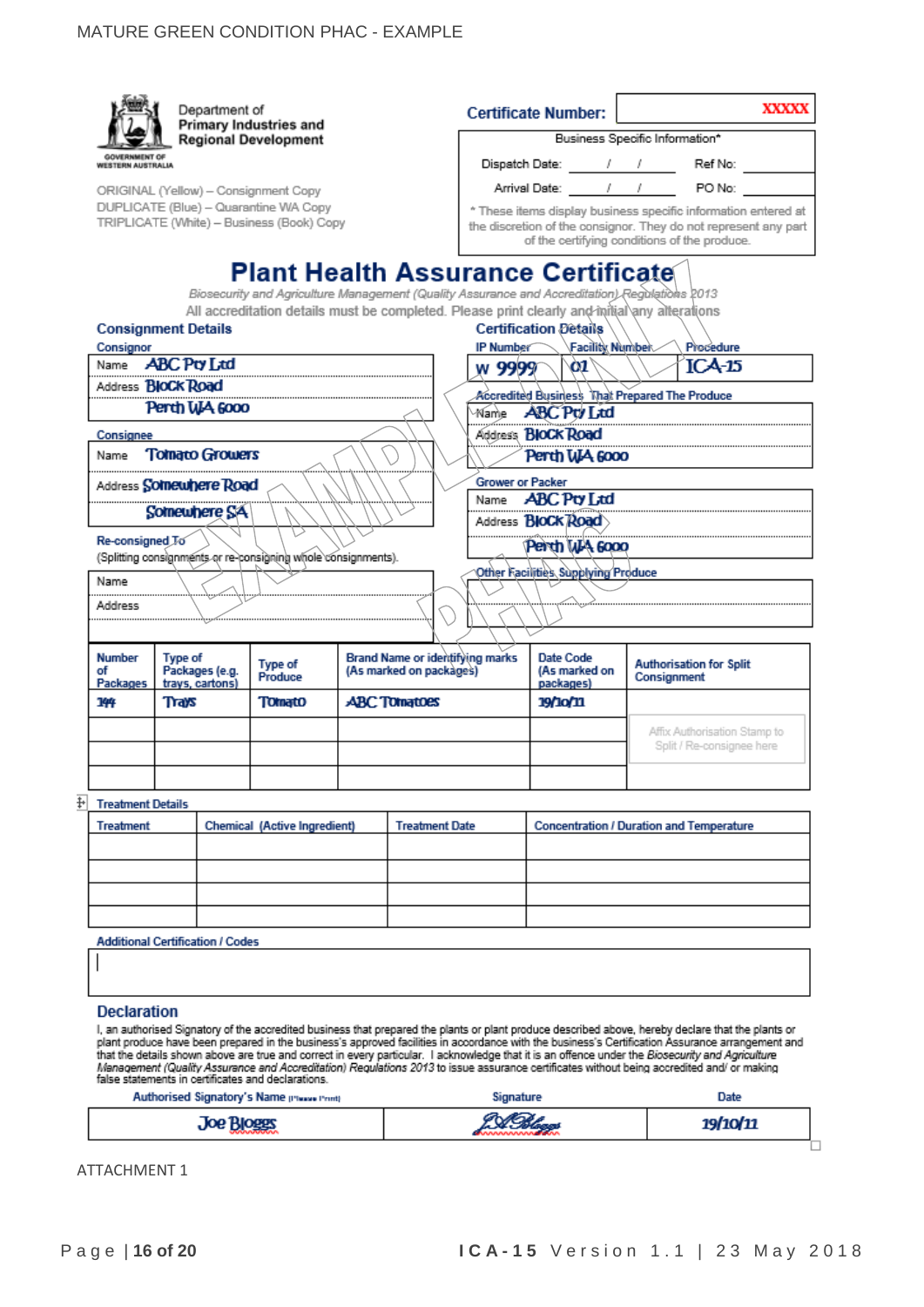## MATURE GREEN CONDITION PACKED PRODUCT INSPECTION RECORD

| Fruit Type:                           |                   |               |               |                 |    |                   |    |                                                       | Business Interstate Produce (IP) Number: W               |                           |           |  |  |  |  |  |
|---------------------------------------|-------------------|---------------|---------------|-----------------|----|-------------------|----|-------------------------------------------------------|----------------------------------------------------------|---------------------------|-----------|--|--|--|--|--|
| Date<br>of<br>Inspection              | <b>PPS</b><br>No. | Inspection    |               | Mature<br>Green |    | Unbroken<br>Skins |    | <b>COMMENTS</b>                                       | (Note any defects or problems detected during inspection | Packed Product Controller |           |  |  |  |  |  |
| Tick applicable columns $\rightarrow$ |                   | $In-$<br>Line | End-<br>Point | Yes             | No | Yes               | No | and the number of any withdrawn or rejected packages) |                                                          | <b>Printed Name</b>       | Signature |  |  |  |  |  |
|                                       |                   |               |               |                 |    |                   |    |                                                       |                                                          |                           |           |  |  |  |  |  |
|                                       |                   |               |               |                 |    |                   |    |                                                       |                                                          |                           |           |  |  |  |  |  |
|                                       |                   |               |               |                 |    |                   |    |                                                       |                                                          |                           |           |  |  |  |  |  |
|                                       |                   |               |               |                 |    |                   |    |                                                       |                                                          |                           |           |  |  |  |  |  |
|                                       |                   |               |               |                 |    |                   |    |                                                       |                                                          |                           |           |  |  |  |  |  |
|                                       |                   |               |               |                 |    |                   |    |                                                       |                                                          |                           |           |  |  |  |  |  |
|                                       |                   |               |               |                 |    |                   |    |                                                       |                                                          |                           |           |  |  |  |  |  |
|                                       |                   |               |               |                 |    |                   |    |                                                       |                                                          |                           |           |  |  |  |  |  |
|                                       |                   |               |               |                 |    |                   |    |                                                       |                                                          |                           |           |  |  |  |  |  |
|                                       |                   |               |               |                 |    |                   |    |                                                       |                                                          |                           |           |  |  |  |  |  |
|                                       |                   |               |               |                 |    |                   |    |                                                       |                                                          |                           |           |  |  |  |  |  |
|                                       |                   |               |               |                 |    |                   |    |                                                       |                                                          |                           |           |  |  |  |  |  |
|                                       |                   |               |               |                 |    |                   |    |                                                       |                                                          |                           |           |  |  |  |  |  |
|                                       |                   |               |               |                 |    |                   |    |                                                       |                                                          |                           |           |  |  |  |  |  |
|                                       |                   |               |               |                 |    |                   |    |                                                       |                                                          |                           |           |  |  |  |  |  |
|                                       |                   |               |               |                 |    |                   |    |                                                       |                                                          |                           |           |  |  |  |  |  |
|                                       |                   |               |               |                 |    |                   |    |                                                       |                                                          |                           |           |  |  |  |  |  |
|                                       |                   |               |               |                 |    |                   |    |                                                       |                                                          |                           |           |  |  |  |  |  |
|                                       |                   |               |               |                 |    |                   |    |                                                       |                                                          |                           |           |  |  |  |  |  |
|                                       |                   |               |               |                 |    |                   |    |                                                       |                                                          |                           |           |  |  |  |  |  |
|                                       |                   |               |               |                 |    |                   |    |                                                       |                                                          |                           |           |  |  |  |  |  |
|                                       |                   |               |               |                 |    |                   |    |                                                       |                                                          |                           |           |  |  |  |  |  |
|                                       |                   |               |               |                 |    |                   |    |                                                       |                                                          |                           |           |  |  |  |  |  |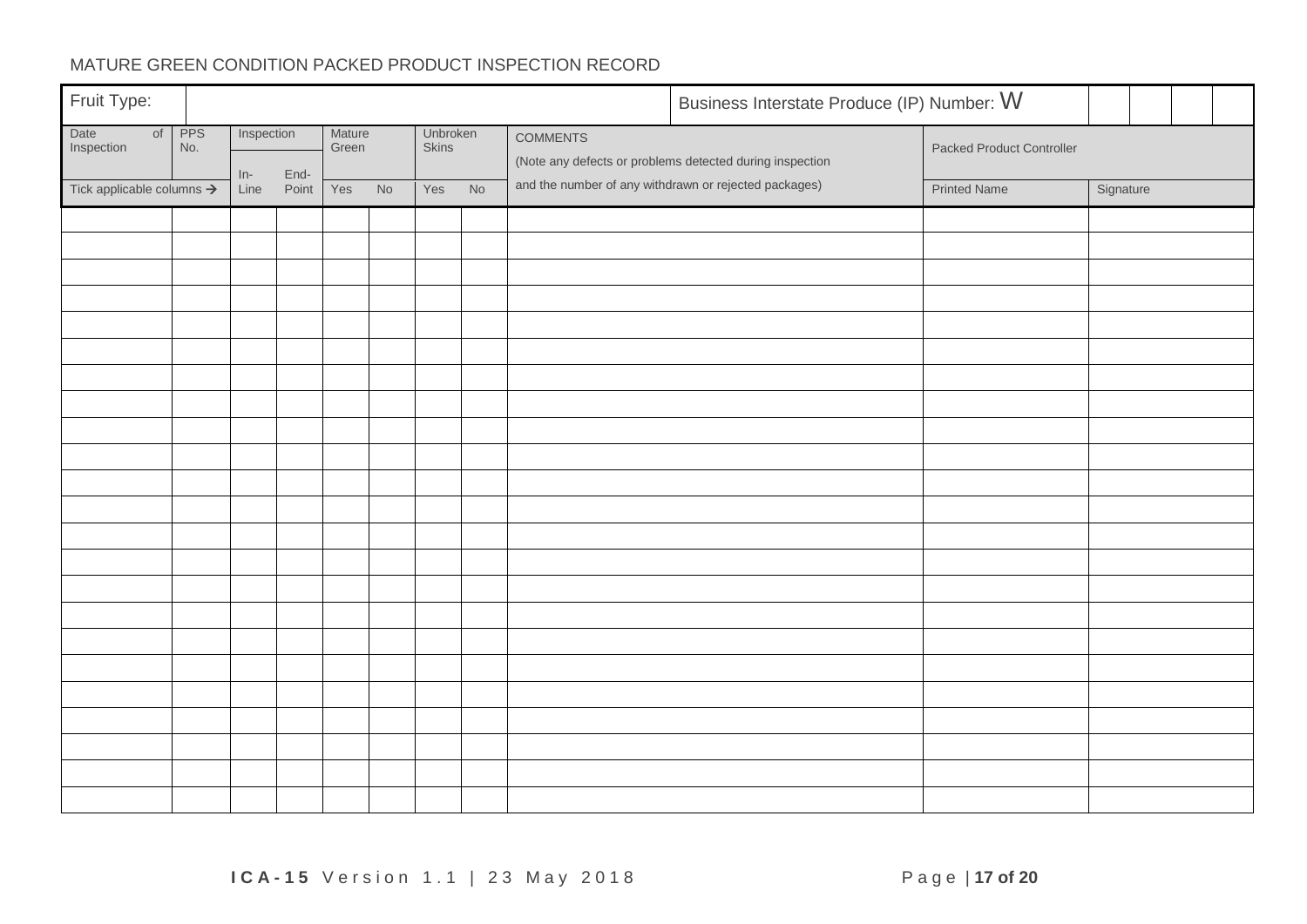## MATURE GREEN CONDITION PACKED PRODUCT INSPECTION RECORD

| Fruit Type:              |                   | Tomatoes     |              |                          |              |                          |           |                                                          | Business Interstate Produce (IP) Number: W<br>9 |                                  |           | 9                  | $\mathsf 9$ | $\overline{9}$ |
|--------------------------|-------------------|--------------|--------------|--------------------------|--------------|--------------------------|-----------|----------------------------------------------------------|-------------------------------------------------|----------------------------------|-----------|--------------------|-------------|----------------|
| Date<br>of<br>Inspection | <b>PPS</b><br>No. | Inspection   |              | Mature<br>Green          |              | Unbroken<br><b>Skins</b> |           | <b>COMMENTS</b>                                          |                                                 | <b>Packed Product Controller</b> |           |                    |             |                |
|                          |                   |              |              |                          |              |                          |           | (Note any defects or problems detected during inspection |                                                 |                                  |           |                    |             |                |
| <b>Tick</b>              | applicable        | $In-$        | End-<br>Poin | Yes                      | <b>No</b>    | <b>Yes</b>               | <b>No</b> | and the number of any withdrawn or rejected packages)    |                                                 | <b>Printed Name</b>              | Signature |                    |             |                |
| columns $\rightarrow$    |                   | Line         |              |                          |              |                          |           |                                                          |                                                 |                                  |           |                    |             |                |
| 1/08/12                  | 1                 | $\checkmark$ |              | $\checkmark$             |              |                          |           |                                                          |                                                 | P Contoller                      |           | PController        |             |                |
|                          | $\overline{2}$    | $\checkmark$ |              | $\checkmark$             |              |                          |           |                                                          |                                                 | P Contoller                      |           | PController        |             |                |
| $\mathbf{66}$            | 3                 | $\checkmark$ |              | $\checkmark$             |              |                          |           |                                                          |                                                 | P Contoller                      |           | PController        |             |                |
| 2/08/12                  | $\overline{4}$    | $\checkmark$ |              | $\checkmark$             |              |                          |           |                                                          |                                                 | P Contoller                      |           | PController        |             |                |
| 3/08/12                  | 5                 | $\checkmark$ |              |                          | $\checkmark$ |                          |           | 1 x coloured fruit.                                      | >PPS\No. ५<br>rejected & 56 cartons             | P Conteller                      |           | PController        |             |                |
|                          | 6                 | $\checkmark$ |              | $\checkmark$             |              |                          |           |                                                          | All 3 sample packages passed and all withdrawn  | P Contoller                      |           | <b>RController</b> |             |                |
| 66                       | $\overline{7}$    | $\checkmark$ |              | $\checkmark$             |              |                          |           | Packages returned to assembly point.                     |                                                 | P Contoller                      |           | PController        |             |                |
| 66                       | 8                 | $\checkmark$ |              | $\checkmark$             |              |                          |           |                                                          | $PPS$ No. 5 regraded, repacked and reinspected  | P. Contoller                     |           | PController        |             |                |
| 6/08/12                  | $9\,$             | $\checkmark$ |              | $\checkmark$             |              |                          |           |                                                          |                                                 | P Contoller                      |           | PController        |             |                |
|                          | 10                | $\checkmark$ |              | $\checkmark$             |              |                          |           |                                                          |                                                 | P Contoller                      |           | PController        |             |                |
|                          | 11                | $\checkmark$ |              | $\checkmark$             |              |                          |           |                                                          |                                                 | P Contoller                      |           | PController        |             |                |
| 7/08/12                  | 12                | $\checkmark$ |              |                          | $\checkmark$ |                          |           | $\mathcal{F}$ x coloured fruit.                          | PPS $Na \rightarrow 12$ rejected $8.56$ cartons | P Contoller                      |           | PController        |             |                |
| $\mathbf{66}$            | 13                | $\checkmark$ |              | $\overline{\mathscr{I}}$ |              |                          |           |                                                          | All 3 sample packages passed and all withdrawn  | P Contoller                      |           | PController        |             |                |
| 66                       | 14                | $\checkmark$ |              |                          |              |                          |           | Packages returned to assembly point.                     |                                                 | P Contoller                      |           | PController        |             |                |
|                          | 15                | $\checkmark$ |              |                          |              |                          |           |                                                          | PPS No. 12 regraded, repacked and reinspected   | P Contoller                      |           | PController        |             |                |
| 8/08/12                  | 16                | $\checkmark$ |              | $\checkmark$             |              |                          |           |                                                          |                                                 | $\overline{P}$ Contoller         |           | PController        |             |                |
| 9/08/12                  | 17                | $\checkmark$ |              | $\checkmark$             |              |                          |           |                                                          |                                                 | P Contoller                      |           | PController        |             |                |
| 10/08/12                 | 18                | $\checkmark$ |              | $\checkmark$             |              |                          |           |                                                          |                                                 | P Contoller                      |           | PController        |             |                |
| 13/08/12                 | 19                | $\checkmark$ |              | $\checkmark$             |              |                          |           |                                                          |                                                 | P Contoller                      |           | PController        |             |                |
|                          | 20                | $\checkmark$ |              |                          |              |                          |           |                                                          |                                                 | P Contoller                      |           | PController        |             |                |
| $\leq \leq$              | 21                | $\checkmark$ |              |                          |              |                          |           |                                                          |                                                 | P Contoller                      |           | PController        |             |                |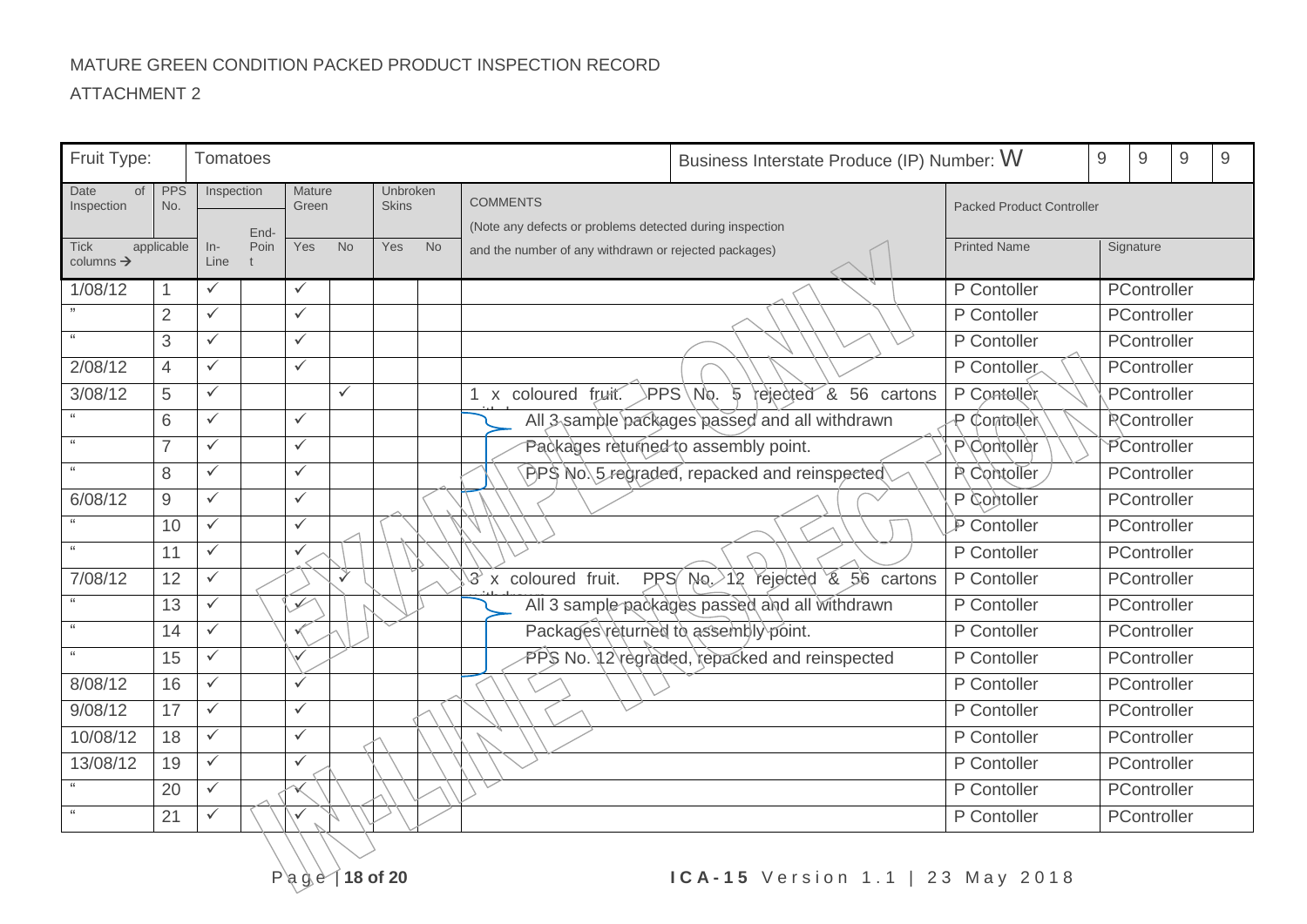### MATURE GREEN CONDITION PACKED PRODUCT INSPECTION RECORD

| Fruit Type:                          |                   | Tomatoes    |              |                 |              |                          |           |                                                          | Business Interstate Produce (IP) Number: W                  |                                  | $\mathsf 9$ | $\mathsf 9$        | $\mathsf 9$ | 9 |
|--------------------------------------|-------------------|-------------|--------------|-----------------|--------------|--------------------------|-----------|----------------------------------------------------------|-------------------------------------------------------------|----------------------------------|-------------|--------------------|-------------|---|
| Date<br><b>of</b><br>Inspection      | <b>PPS</b><br>No. | Inspection  |              | Mature<br>Green |              | Unbroken<br><b>Skins</b> |           | <b>COMMENTS</b>                                          |                                                             | <b>Packed Product Controller</b> |             |                    |             |   |
|                                      |                   |             | End-         |                 |              |                          |           | (Note any defects or problems detected during inspection |                                                             |                                  |             |                    |             |   |
| <b>Tick</b><br>columns $\rightarrow$ | applicable        | ln-<br>Line | Poin         | Yes             | <b>No</b>    | <b>Yes</b>               | <b>No</b> | and the number of any withdrawn or rejected packages)    |                                                             | <b>Printed Name</b>              |             | Signature          |             |   |
| 1/08/12                              |                   |             | $\checkmark$ | $\checkmark$    |              |                          |           |                                                          |                                                             | P Contoller                      |             | PController        |             |   |
|                                      | $\overline{2}$    |             | $\checkmark$ | $\checkmark$    |              |                          |           |                                                          |                                                             | P Contoller                      |             | PController        |             |   |
| $66\,$                               | 3                 |             | $\checkmark$ | $\checkmark$    |              |                          |           |                                                          |                                                             | P Contoller                      |             | PController        |             |   |
| 2/08/12                              | $\overline{4}$    |             | $\checkmark$ |                 | $\checkmark$ |                          |           |                                                          |                                                             | P Contoller                      |             | PController        |             |   |
| 3/08/12                              | $\sqrt{5}$        |             | $\checkmark$ | $\checkmark$    |              |                          |           |                                                          | 4 x coloured fruit. 224 cartons in consignment rejected.    | P Contoller                      |             | <b>RController</b> |             |   |
|                                      | 6                 |             | $\checkmark$ | ✓               |              |                          |           |                                                          | 400 cartons regiaded, repacked and reinspected              | P Contoller                      |             | PController        |             |   |
|                                      | $\overline{7}$    |             | $\checkmark$ | $\checkmark$    |              |                          |           | Passed OK                                                |                                                             | <b>P</b> Contoller               |             | PController        |             |   |
| 66                                   | 8                 |             | $\checkmark$ | $\checkmark$    |              |                          |           |                                                          | Sorters retrained in ICA requirements<br><b>P</b> Contoller |                                  |             | PController        |             |   |
| 6/08/12                              | $9\,$             |             | $\checkmark$ | ✓               |              |                          |           |                                                          |                                                             | P Contoller                      |             | PController        |             |   |
|                                      | 10                |             | $\checkmark$ | $\checkmark$    |              |                          |           |                                                          |                                                             | <b>R</b> Contoller               |             | PController        |             |   |
| 66                                   | 11                |             | $\checkmark$ | $\checkmark$    |              |                          |           |                                                          |                                                             | P/Contoller                      |             | PController        |             |   |
| 7/08/12                              | 12                |             | $\checkmark$ | $\checkmark$    |              |                          |           |                                                          | ▽                                                           | P Contoller                      |             | PController        |             |   |
|                                      | 13                |             | $\checkmark$ | $\checkmark$    |              |                          |           |                                                          |                                                             | $\overline{P}$ Contoller         |             | PController        |             |   |
| $66\,$                               | 14                |             | $\checkmark$ | $\checkmark$    |              |                          |           |                                                          |                                                             | P Contoller                      |             | PController        |             |   |
| 66                                   | 15                |             | $\checkmark$ | ✓               |              |                          |           |                                                          |                                                             | P Contoller                      |             | PController        |             |   |
| 8/08/12                              | 16                |             | $\checkmark$ |                 | $\checkmark$ |                          |           | 3 x coloured fruit.                                      | $112$ cartons in consignment                                | P Contoller                      |             | PController        |             |   |
| 9/08/12                              | 17                |             | $\checkmark$ | $\checkmark$    |              |                          |           |                                                          | Sent for fumigation with methyl bromide. Sorters            | P Contoller                      |             | PController        |             |   |
| 10/08/12                             | 18                |             | $\checkmark$ | $\checkmark$    |              |                          |           |                                                          | warned to take more care when packing fruit for             | P Contoller                      |             | PController        |             |   |
| 13/08/12                             | 19                |             | $\checkmark$ | $\checkmark$    |              |                          |           | certification                                            |                                                             | P Contoller                      |             | PController        |             |   |
|                                      | 20                |             | $\checkmark$ | $\checkmark$    |              |                          |           |                                                          |                                                             | P Contoller                      |             | PController        |             |   |
| $\mathfrak{c}\mathfrak{c}$           | 21                |             | $\checkmark$ | «               |              |                          |           |                                                          |                                                             | P Contoller                      |             | PController        |             |   |
| 14/08/12                             | 22                |             | $\checkmark$ | ✓               |              |                          |           |                                                          |                                                             | P Contoller                      |             | PController        |             |   |
| <b>ATTACHMENT 4</b>                  |                   |             |              |                 |              |                          |           |                                                          |                                                             |                                  |             |                    |             |   |